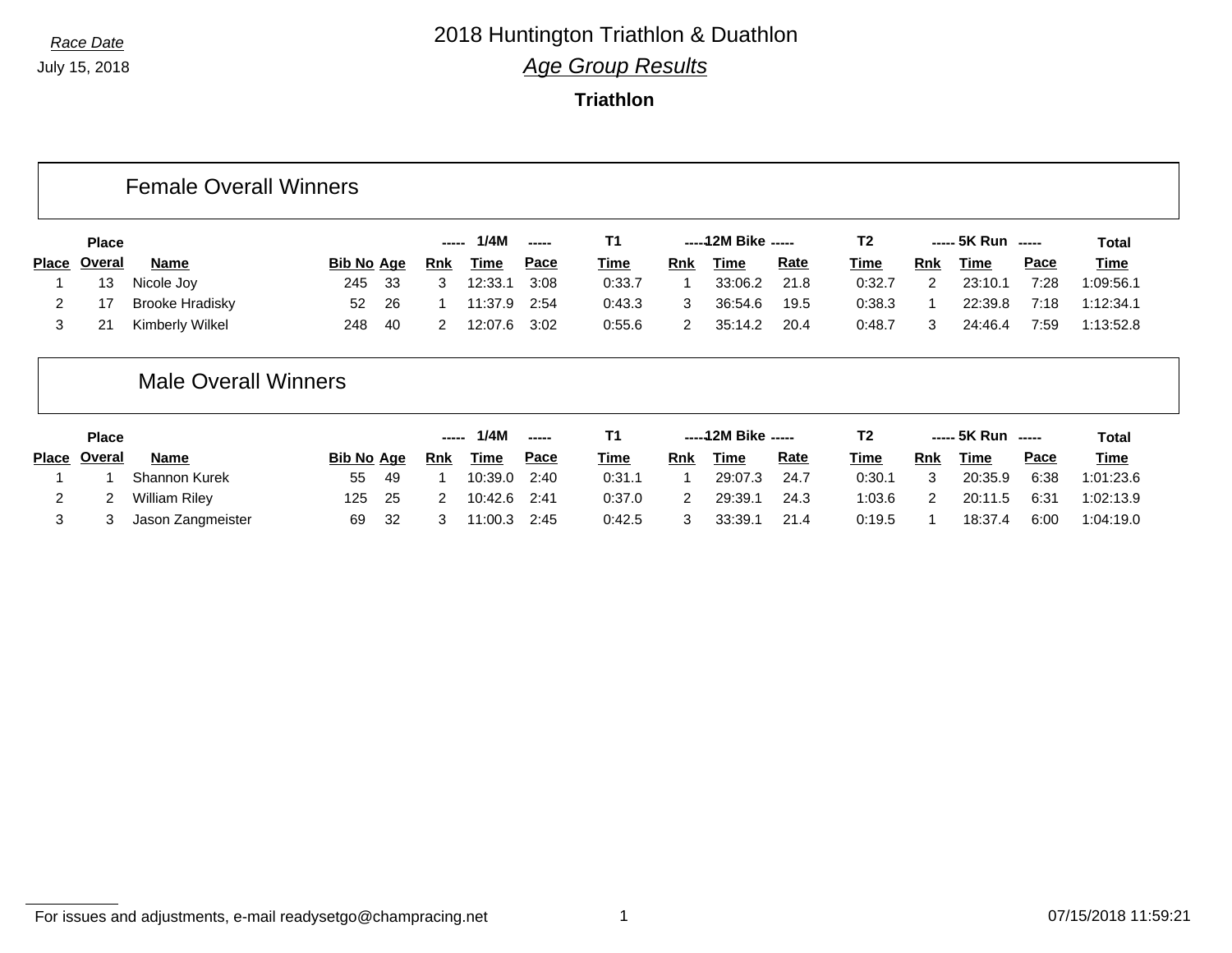Г

## *Race Date* 2018 Huntington Triathlon & Duathlon *Age Group Results*

**Triathlon**

|              |              | Female 15 to 19        |                   |    |                |             |               |             |                |                      |             |                |                |                    |                          |              |
|--------------|--------------|------------------------|-------------------|----|----------------|-------------|---------------|-------------|----------------|----------------------|-------------|----------------|----------------|--------------------|--------------------------|--------------|
|              | <b>Place</b> |                        |                   |    | -----          | 1/4M        | -----         | <b>T1</b>   |                | ----- 12M Bike ----- |             | T <sub>2</sub> |                | ----- 5K Run       | $\overline{\phantom{a}}$ | <b>Total</b> |
| <b>Place</b> | Overal       | <b>Name</b>            | <b>Bib No Age</b> |    | <u>Rnk</u>     | Time        | Pace          | Time        | Rnk            | <b>Time</b>          | <b>Rate</b> | Time           | <b>Rnk</b>     | <b>Time</b>        | Pace                     | <b>Time</b>  |
| 1            | 30           | Jordyn Musi            | 223               | 19 | 3              | 13:49.8     | 3:27          | 0:36.9      | 2              | 37:28.0              | 19.2        | 0:24.6         | $\overline{c}$ | 24:01.4            | 7:45                     | 1:16:21.0    |
| 2            | 43           | <b>Katie Dunstan</b>   | 63                | 18 | 2              | 13:41.8     | 3:25          | 1:26.2      | 3              | 38:01.5              | 18.9        | 1:24.4         | 4              | 24:34.3            | 7:55                     | 1:19:08.3    |
| 3            | 57           | Makenna Sladky         | 183               | 16 | -1             | 13:32.3     | 3:23          | 1:01.9      | 4              | 41:03.8              | 17.5        | 0:28.9         | 5              | 26:34.0            | 8:34                     | 1:22:41.0    |
| 4            | 73           | <b>Corinne Steuk</b>   | 33                | 17 | 5              | 14:27.3     | 3:37          | 2:41.4      | 1              | 14:28.1              | 49.8        | 31:13.2        | $\mathbf 1$    | 22:49.1            | 7:22                     | 1:25:39.2    |
| 5            | 92           | Audrey Ray             | 61                | 16 | 4              | 14:17.4     | 3:34          | 3:29.4      | 5              | 48:05.5              | 15.0        | 0:45.5         | 3              | 24:04.9            | 7:46                     | 1:30:42.8    |
| 6            | 122          | Rachel Dasp            | 243               | 19 | 6              | 18:33.7     | 4:38          | 3:31.8      | 6              | 50:50.7              | 14.2        | 1:24.2         | 6              | 32:03.0            | 10:20                    | 1:46:23.6    |
|              |              | Male 15 to 19          |                   |    |                |             |               |             |                |                      |             |                |                |                    |                          |              |
|              | <b>Place</b> |                        |                   |    | -----          | 1/4M        | -----         | <b>T1</b>   |                | ----- 12M Bike ----- |             | T <sub>2</sub> |                | ----- 5K Run ----- |                          | Total        |
| <b>Place</b> | Overal       | <b>Name</b>            | <b>Bib No Age</b> |    | <b>Rnk</b>     | Time        | Pace          | Time        | <b>Rnk</b>     | <b>Time</b>          | <b>Rate</b> | Time           | <b>Rnk</b>     | <b>Time</b>        | Pace                     | <b>Time</b>  |
| 1            | 12           | Colin MacMillan        | 46                | 18 | $\overline{1}$ | 9:46.0      | 2:27          | 1:01.4      | $\mathbf{1}$   | 34:49.9              | 20.7        | 0:42.0         | $\mathbf{1}$   | 22:39.6            | 7:18                     | 1:08:59.1    |
| 2            | 24           | <b>Cameron Stewart</b> | 109               | 19 | 3              | 11:15.7     | 2:49          | 0:33.9      | $\overline{2}$ | 36:32.6              | 19.7        | 0:23.7         | 5              | 25:55.8            | 8:22                     | 1:14:41.9    |
| 3            | 41           | <b>Garrett Morris</b>  | 49                | 16 | 2              | 10:33.3     | 2:38          | 1:17.6      | 3              | 39:52.6              | 18.1        | 1:25.8         | 4              | 25:48.7            | 8:19                     | 1:18:58.3    |
| 4            | 58           | <b>Will Steuk</b>      | 65                | 19 | 5              | 13:36.1     | 3:24          | 1:57.7      | 4              | 43:27.8              | 16.6        | 0:46.7         | 2              | 23:16.6            | 7:30                     | 1:23:05.1    |
| 5            | 72           | Nicolals Hakimian      | 189               | 15 | 4              | 11:56.8     | 2:59          | 3:14.2      | 5              | 45:53.4              | 15.7        | 1:11.5         | 3              | 23:18.6            | 7:31                     | 1:25:34.7    |
|              |              | Male 20 to 24          |                   |    |                |             |               |             |                |                      |             |                |                |                    |                          |              |
|              | <b>Place</b> |                        |                   |    | ---            | 1/4M        | $\frac{1}{2}$ | <b>T1</b>   |                | ----- 12M Bike ----- |             | T <sub>2</sub> |                | ----- 5K Run ----- |                          | <b>Total</b> |
|              | Place Overal | <b>Name</b>            | <b>Bib No Age</b> |    | <b>Rnk</b>     | <b>Time</b> | Pace          | <u>Time</u> | <b>Rnk</b>     | <b>Time</b>          | <b>Rate</b> | <b>Time</b>    | <b>Rnk</b>     | <b>Time</b>        | Pace                     | <b>Time</b>  |
| 1            | 84           | Sam Reihs              | 53                | 24 | $\overline{1}$ | 15:22.1     | 3:51          | 2:25.4      | $\overline{2}$ | 42:10.7              | 17.1        | 0:45.7         | 2              | 27:49.3            | 8:58                     | 1:28:33.4    |
|              |              |                        |                   |    |                |             |               |             |                |                      |             |                |                |                    |                          |              |
| 2            | 100          | Jason Becker           | 92                | 23 | 2              | 20:47.4     | 5:12          | 1:59.4      | 1              | 40:20.0              | 17.9        | 1:08.6         | 3              | 27:58.4            | 9:01                     | 1:32:14.0    |
| 3            | 128          | <b>Daniel Andrews</b>  | 24                | 22 | 5              | 33:19.7     | 8:20          | 2:01.8      | 3              | 46:36.8              | 15.5        | 0:32.3         | $\mathbf 1$    | 26:56.9            | 8:41                     | 1:49:27.6    |

For issues and adjustments, e-mail readysetgo@champracing.net 2 07/15/2018 11:59:22

п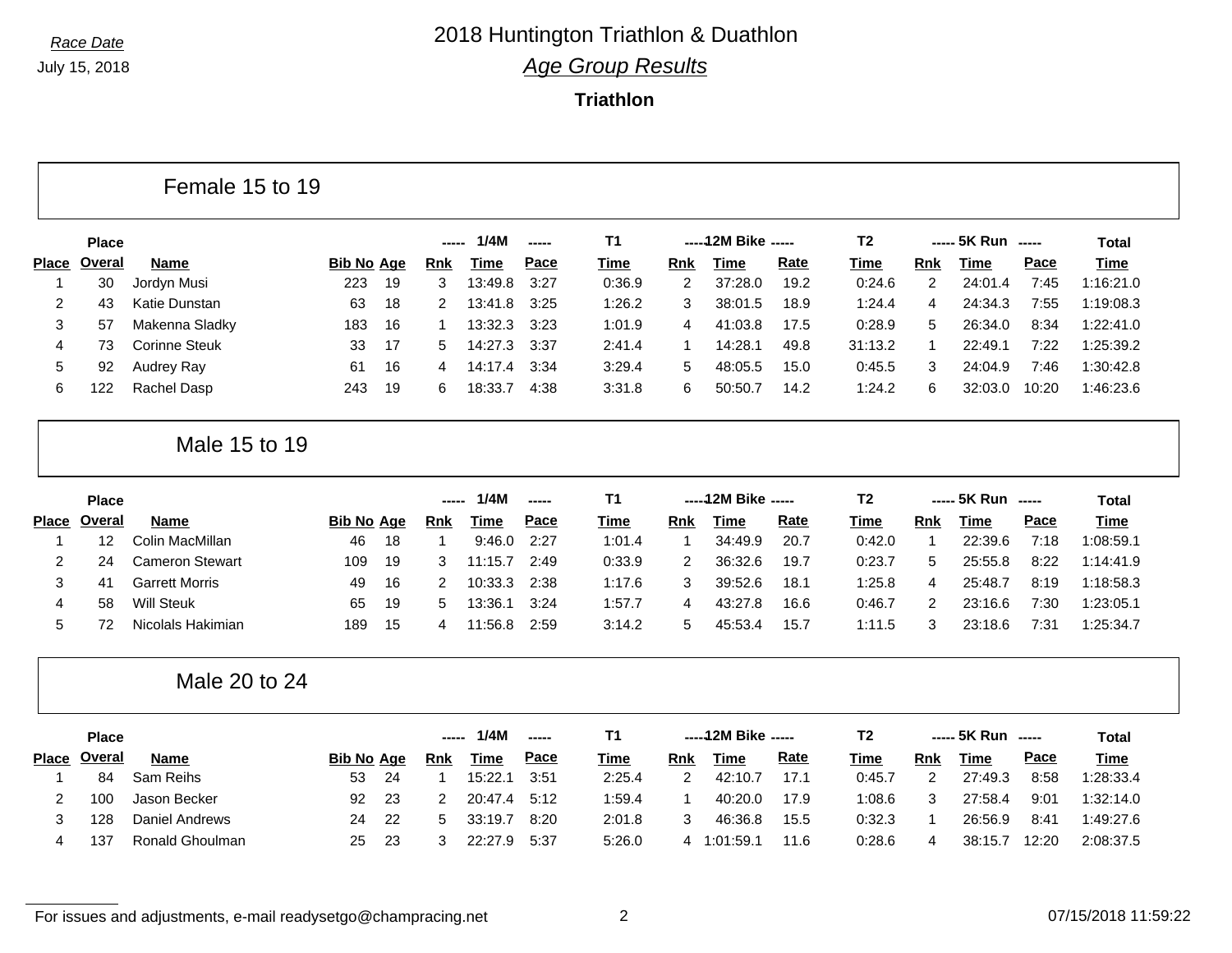# *Race Date* 2018 Huntington Triathlon & Duathlon

*Age Group Results*

**Triathlon**

|                   |               | Male 20 to 24               |                         |    |                 |                        |              |                |                |                      |              |                       |                 |                        |               |                          |
|-------------------|---------------|-----------------------------|-------------------------|----|-----------------|------------------------|--------------|----------------|----------------|----------------------|--------------|-----------------------|-----------------|------------------------|---------------|--------------------------|
|                   | <b>Place</b>  |                             |                         |    |                 | 1/4M                   | -----        | <b>T1</b>      |                | ----- 12M Bike ----- |              | T <sub>2</sub>        |                 | ----- 5K Run -----     |               | <b>Total</b>             |
| <b>Place</b><br>5 | Overal<br>142 | <b>Name</b><br>Ron Ghoulman | <b>Bib No Age</b><br>26 | 20 | <b>Rnk</b><br>4 | <b>Time</b><br>22:30.5 | Pace<br>5:38 | Time<br>5:25.0 | Rnk            | Time<br>5 1:07:24.1  | Rate<br>10.7 | <b>Time</b><br>0:26.0 | <b>Rnk</b><br>5 | <b>Time</b><br>39:16.4 | Pace<br>12:40 | <b>Time</b><br>2:15:02.2 |
|                   |               | Female 25 to 29             |                         |    |                 |                        |              |                |                |                      |              |                       |                 |                        |               |                          |
|                   | <b>Place</b>  |                             |                         |    | ------          | 1/4M                   | -----        | T <sub>1</sub> |                | ----- 12M Bike ----- |              | T <sub>2</sub>        |                 | ----- 5K Run -----     |               | <b>Total</b>             |
| <b>Place</b>      | Overal        | <b>Name</b>                 | <b>Bib No Age</b>       |    | <b>Rnk</b>      | <b>Time</b>            | Pace         | <b>Time</b>    | <b>Rnk</b>     | <b>Time</b>          | <b>Rate</b>  | <b>Time</b>           | <b>Rnk</b>      | <b>Time</b>            | Pace          | <b>Time</b>              |
| 1                 | 36            | Alison Sehringer            | 188                     | 29 | 4               | 12:23.8                | 3:06         | 1:10.3         | $\overline{2}$ | 38:13.9              | 18.8         | 0:56.6                | 3               | 24:30.5                | 7:54          | 1:17:15.3                |
| $\overline{2}$    | 42            | Courtney Schkurko           | 54                      | 27 | 2               | 12:05.3                | 3:01         | 1:07.2         | -1             | 36:38.2              | 19.7         | 0:56.3                | 6               | 28:20.6                | 9:08          | 1:19:07.7                |
| 3                 | 45            | Amanda Lawson               | 9                       | 25 | 1               | 11:07.9                | 2:47         | 1:31.9         | 5              | 41:29.8              | 17.4         | 0:40.6                | 2               | 24:26.6                | 7:53          | 1:19:16.9                |
| 4                 | 48            | <b>Bridget Lyons</b>        | 117                     | 26 | 5               | 13:07.4                | 3:17         | 1:58.9         | 4              | 40:49.9              | 17.6         | 0:34.2                | $\mathbf 1$     | 23:30.9                | 7:35          | 1:20:01.4                |
| 5                 | 71            | Sara Stefancin              | 75                      | 25 | 7               | 13:21.2                | 3:20         | 2:37.2         | 3              | 40:43.2              | 17.7         | 0:56.6                | 5               | 27:51.0                | 8:59          | 1:25:29.5                |
| 6                 | 77            | Nicole Lamendola            | 124                     | 27 | 6               | 13:19.5                | 3:20         | 0:52.3         | 6              | 44:54.0              | 16.0         | 0:31.7                | $\overline{4}$  | 27:15.9                | 8:47          | 1:26:53.5                |
| 7                 | 112           | Kelsey Zebrowski            | 93                      | 25 | 3               | 12:20.9                | 3:05         | 2:47.4         | 7              | 45:38.6              | 15.8         | 1:28.3                | $\overline{7}$  | 35:11.9                | 11:21         | 1:37:27.3                |
| 8                 | 125           | Michelle Wagner             | 110                     | 27 | 8               | 13:45.1                | 3:26         | 2:37.7         | 8              | 50:28.7              | 14.3         | 1:01.8                | 8               | 40:02.0                | 12:55         | 1:47:55.4                |
|                   |               | Male 25 to 29               |                         |    |                 |                        |              |                |                |                      |              |                       |                 |                        |               |                          |
|                   | <b>Place</b>  |                             |                         |    | ------          | 1/4M                   | -----        | T <sub>1</sub> |                | ----- 12M Bike ----- |              | T <sub>2</sub>        |                 | ----- 5K Run -----     |               | <b>Total</b>             |
| Place             | Overal        | <b>Name</b>                 | <b>Bib No Age</b>       |    | Rnk             | <b>Time</b>            | Pace         | <b>Time</b>    | Rnk            | <b>Time</b>          | Rate         | <b>Time</b>           | Rnk             | <b>Time</b>            | Pace          | <b>Time</b>              |
| 1                 | 8             | <b>Garrett Brown</b>        | 105                     | 28 | 3               | 11:56.0                | 2:59         | 1:05.2         | $\mathbf 1$    | 31:30.8              | 22.9         | 0:56.5                | $\mathbf{1}$    | 21:08.9                | 6:49          | 1:06:37.5                |
| 2                 | 11            | Steven Schkurko             | 136                     | 29 | 4               | 12:49.7                | 3:12         | 0:35.3         | 2              | 32:10.6              | 22.4         | 0:42.6                | 2               | 21:53.2                | 7:04          | 1:08:11.6                |
| 3                 | 16            | <b>Casey Brutus</b>         | 57                      | 29 | 2               | 10:56.9                | 2:44         | 0:56.1         | 3              | 34:16.4              | 21.0         | 1:35.5                | 4               | 24:39.3                | 7:57          | 1:12:24.3                |
| 4                 | 29            | Kyle Hronek                 | 184                     | 26 | $\mathbf 1$     | 10:46.2                | 2:42         | 1:09.0         | 4              | 36:37.8              | 19.7         | 0:39.2                | 5               | 26:39.2                | 8:36          | 1:15:51.5                |
| 5                 | 74            | Andrew Oravec               | 181                     | 28 | 7               | 17:18.8                | 4:20         | 3:34.5         | 5              | 39:17.7              | 18.3         | 1:43.6                | 3               | 23:57.5                | 7:44          | 1:25:52.3                |
| 6                 | 96            | <b>Tim Moran</b>            | 91                      | 25 | 5               | 15:07.2                | 3:47         | 2:46.5         | 7              | 41:24.6              | 17.4         | 1:34.4                | 8               | 30:32.4                | 9:51          | 1:31:25.3                |

For issues and adjustments, e-mail readysetgo@champracing.net 3 07/15/2018 11:59:23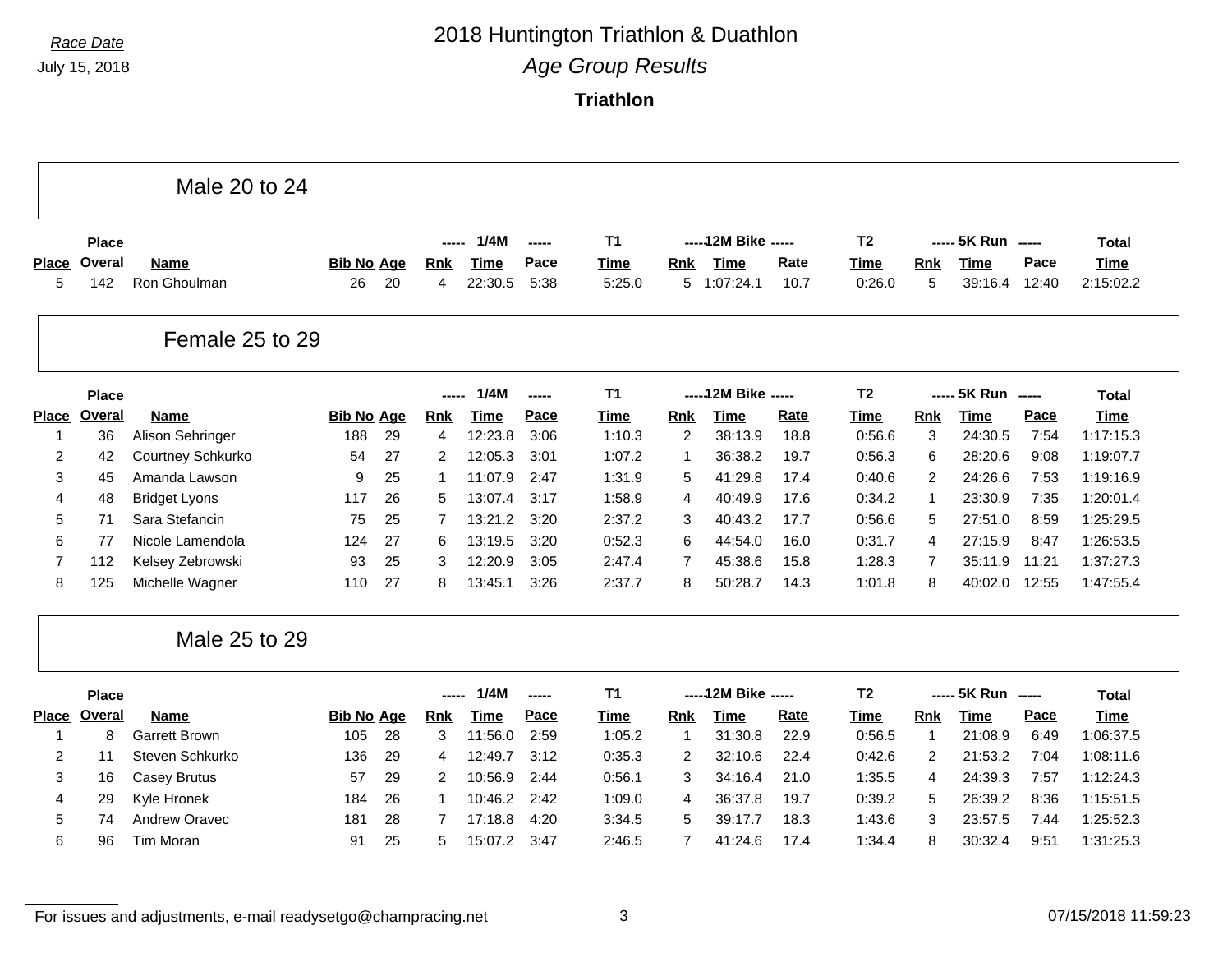Г

## *Race Date* 2018 Huntington Triathlon & Duathlon *Age Group Results*

**Triathlon**

|              |               | Male 25 to 29            |                   |    |            |             |       |           |                |                      |      |                |                |                    |       |              |
|--------------|---------------|--------------------------|-------------------|----|------------|-------------|-------|-----------|----------------|----------------------|------|----------------|----------------|--------------------|-------|--------------|
|              | <b>Place</b>  |                          |                   |    | -----      | 1/4M        | ----- | T1        |                | ----- 12M Bike ----- |      | <b>T2</b>      |                | ----- 5K Run ----- |       | <b>Total</b> |
| <b>Place</b> | Overal        | <b>Name</b>              | <b>Bib No Age</b> |    | <b>Rnk</b> | Time        | Pace  | Time      | <b>Rnk</b>     | <b>Time</b>          | Rate | <b>Time</b>    | Rnk            | <b>Time</b>        | Pace  | <b>Time</b>  |
| 7            | 109           | Michael Pollhammer       | 8                 | 29 | 10         | 20:02.3     | 5:01  | 3:21.7    | 8              | 43:30.5              | 16.6 | 1:18.6         | 6              | 26:54.7            | 8:41  | 1:35:08.0    |
| 8            | 111           | Joe Mucic                | 131               | 29 | 9          | 18:22.5     | 4:36  | 2:35.7    | 9              | 47:19.8              | 15.2 | 1:24.5         | 7              | 27:18.4            | 8:48  | 1:37:01.2    |
| 9            | 113           | Anthony Skubon           | 238               | 29 | 6          | 17:13.9     | 4:18  | 5:41.7    | 6              | 40:00.2              | 18.0 | 1:41.1         | 9              | 33:38.6            | 10:51 | 1:38:15.6    |
| 10           | 132           | Joachim Piskach          | 19                | 29 | 8          | 17:47.3     | 4:27  | 4:00.3    | 11             | 56:25.1              | 12.8 | 1:36.7         | 10             | 38:19.4            | 12:22 | 1:58:09.0    |
| 11           | 138           | Avery Hassob             | 187               | 27 | 11         | 40:32.8     | 10:08 | 2:34.1    | 10             | 47:23.5              | 15.2 | 1:13.5         | 11             | 39:09.6            | 12:38 | 2:10:53.7    |
|              |               | Female 30 to 34          |                   |    |            |             |       |           |                |                      |      |                |                |                    |       |              |
|              | <b>Place</b>  |                          |                   |    |            | 1/4M        | ----- | T1        |                | ----- 12M Bike ----- |      | T <sub>2</sub> |                | ----- 5K Run       | $-$   | <b>Total</b> |
| <b>Place</b> | Overal        | <b>Name</b>              | <b>Bib No Age</b> |    | Rnk        | Time        | Pace  | Time      | <b>Rnk</b>     | <b>Time</b>          | Rate | <b>Time</b>    | Rnk            | <b>Time</b>        | Pace  | <b>Time</b>  |
| 1            | 89            | <b>Hallie Coughlin</b>   | 101               | 34 |            | 15:31.0     | 3:53  | 1:36.2    | 2              | 45:11.6              | 15.9 | 1:00.4         | -1             | 27:14.7            | 8:47  | 1:30:34.1    |
| 2            | 108           | Jillian Neimeister       | 182               | 34 | 2          | 17:26.1     | 4:22  | 1:52.6    | 1              | 44:02.4              | 16.4 | 2:10.1         | 2              | 29:33.4            | 9:32  | 1:35:04.9    |
|              |               | Male 30 to 34            |                   |    |            |             |       |           |                |                      |      |                |                |                    |       |              |
|              | <b>Place</b>  |                          |                   |    | -----      | 1/4M        | ----- | <b>T1</b> |                | ----- 12M Bike ----- |      | T <sub>2</sub> |                | ----- 5K Run       | $-$   | <b>Total</b> |
| <b>Place</b> | <b>Overal</b> | <b>Name</b>              | <b>Bib No Age</b> |    | <b>Rnk</b> | <b>Time</b> | Pace  | Time      | Rnk            | <b>Time</b>          | Rate | <b>Time</b>    | Rnk            | <b>Time</b>        | Pace  | <b>Time</b>  |
| 1            | 19            | <b>Justin Setty</b>      | 10                | 33 | 4          | 14:48.1     | 3:42  | 2:14.1    | $\mathbf 1$    | 34:58.7              | 20.6 | 0:59.9         | $\mathbf 1$    | 20:40.9            | 6:40  | 1:13:41.9    |
| 2            | 37            | Mateher Sladewski        | 204               | 34 |            | 11:17.6     | 2:49  | 1:04.7    | 4              | 38:41.8              | 18.6 | 0:58.5         | 3              | 25:29.8            | 8:13  | 1:17:32.5    |
| 3            | 40            | Pete Smith               | 17                | 32 | 3          | 14:41.8     | 3:40  | 1:31.8    | $\overline{2}$ | 35:06.4              | 20.5 | 0:44.3         | 4              | 26:50.1            | 8:39  | 1:18:54.5    |
| 4            | 50            | <b>Christopher Titas</b> | 66                | 32 | 2          | 12:59.0     | 3:15  | 1:25.7    | 3              | 36:16.4              | 19.9 | 1:16.6         | 5              | 28:21.3            | 9:09  | 1:20:19.2    |
| 5            | 68            | Robbie Barnaby           | 41                | 31 | 5          | 20:07.6     | 5:02  | 1:53.6    | 5              | 40:25.3              | 17.8 | 0:32.7         | $\overline{c}$ | 22:06.3            | 7:08  | 1:25:05.6    |

For issues and adjustments, e-mail readysetgo@champracing.net 4 07/15/2018 11:59:23

٦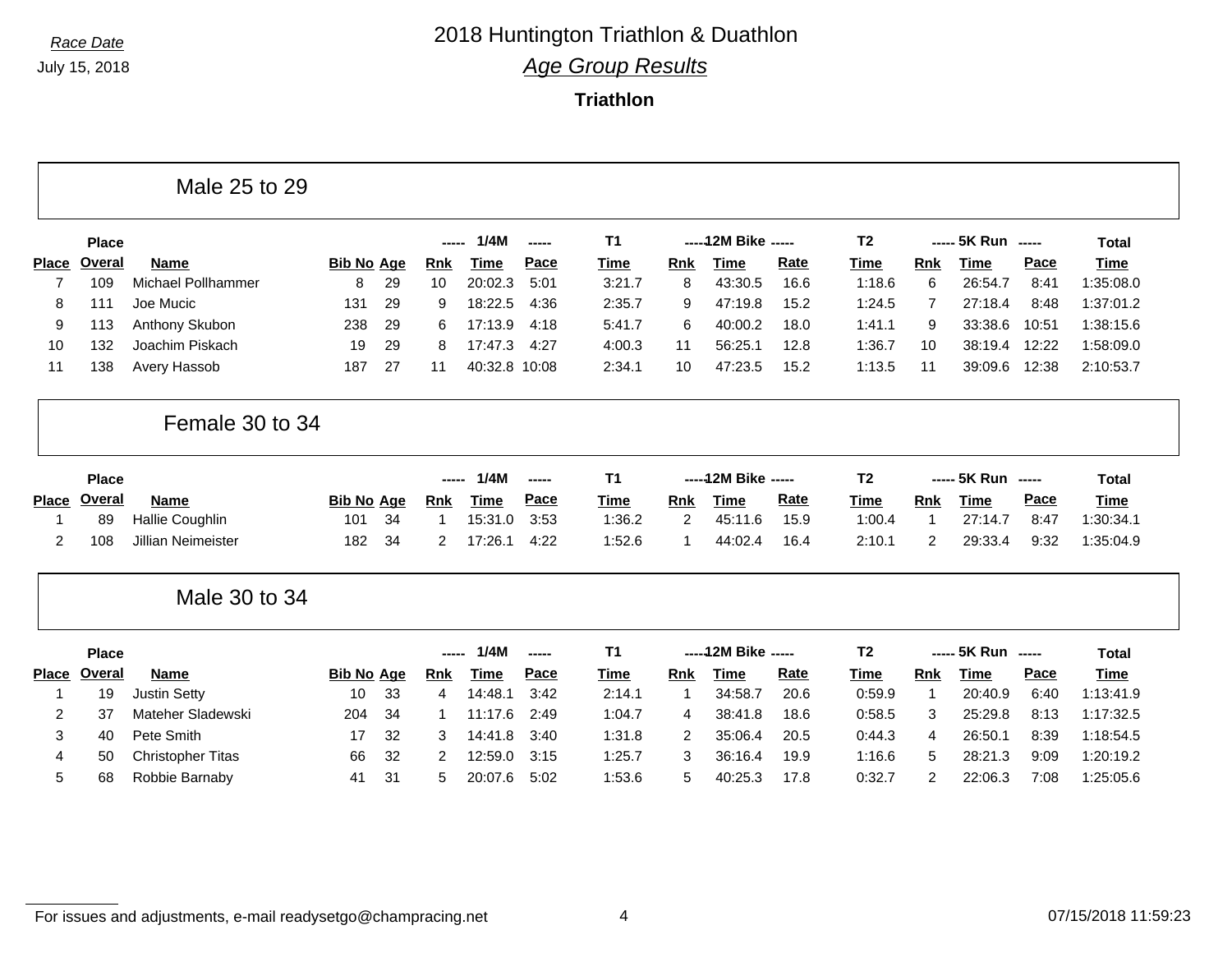**Triathlon**

Female 35 to 39

|              | <b>Place</b> |                          |                   |     | ----- | 1/4M        | $\begin{array}{ccc} \multicolumn{3}{c}{} & \multicolumn{3}{c}{} & \multicolumn{3}{c}{} & \multicolumn{3}{c}{} & \multicolumn{3}{c}{} & \multicolumn{3}{c}{} & \multicolumn{3}{c}{} & \multicolumn{3}{c}{} & \multicolumn{3}{c}{} & \multicolumn{3}{c}{} & \multicolumn{3}{c}{} & \multicolumn{3}{c}{} & \multicolumn{3}{c}{} & \multicolumn{3}{c}{} & \multicolumn{3}{c}{} & \multicolumn{3}{c}{} & \multicolumn{3}{c}{} & \multicolumn{3}{c}{} & \multicolumn{3}{c}{} & \multicolumn$ | T1          |     | -----12M Bike ----- |             | T2          |     | $--- 5K Run$ $---$ |       | Total     |
|--------------|--------------|--------------------------|-------------------|-----|-------|-------------|----------------------------------------------------------------------------------------------------------------------------------------------------------------------------------------------------------------------------------------------------------------------------------------------------------------------------------------------------------------------------------------------------------------------------------------------------------------------------------------|-------------|-----|---------------------|-------------|-------------|-----|--------------------|-------|-----------|
| <b>Place</b> | Overal       | <b>Name</b>              | <b>Bib No Age</b> |     | Rnk   | <u>Time</u> | Pace                                                                                                                                                                                                                                                                                                                                                                                                                                                                                   | <u>Time</u> | Rnk | Time                | <b>Rate</b> | <u>Time</u> | Rnk | Time               | Pace  | Time      |
|              | 34           | Katherine Reusch         | 221               | -36 |       | 13:18.4     | 3:20                                                                                                                                                                                                                                                                                                                                                                                                                                                                                   | 0:56.5      |     | 37:41.0             | 19.1        | 0:52.3      |     | 24:13.4            | 7:49  | 1:17:01.9 |
| 2            | 53           | Kimberly Raplenovich     |                   | 37  |       | 13:47.0     | 3:27                                                                                                                                                                                                                                                                                                                                                                                                                                                                                   | 0:55.6      |     | 35:01.3             | 20.6        | 1:05.9      | 4   | 30:31.6            | 9:51  | 1:21:21.5 |
| 3            | 54           | Meghann Cleary           | 123               | -38 | 3     | 14:18.4     | 3:35                                                                                                                                                                                                                                                                                                                                                                                                                                                                                   | 1:20.2      |     | 35:35.6             | 20.2        | 0:50.4      |     | 29:37.6            | 9:33  | 1:21:42.3 |
| 4            | 80           | <b>Kristina Petratis</b> | 27                | -35 |       | 15:05.3     | 3:46                                                                                                                                                                                                                                                                                                                                                                                                                                                                                   | 1:24.1      | 4   | 42:17.8             | 17.0        | 1:10.9      |     | 27:20.6            | 8:49  | 1:27:18.8 |
| 5.           | $14^{\circ}$ | Sarah Duncan             | 202               | -35 | 5.    | 29:16.4     | 7:19                                                                                                                                                                                                                                                                                                                                                                                                                                                                                   | 1:59.0      | 5   | 58:59.2             | 12.2        | 1:27.7      |     | 41:23.7            | 13:21 | 2:13:06.2 |

#### Male 35 to 39

|       | <b>Place</b> |                         |                   |    | -----      | 1/4M    | ----- | T <sub>1</sub> |     | ----- 12M Bike ----- |      | T <sub>2</sub> |                | ----- 5K Run |       | Total     |
|-------|--------------|-------------------------|-------------------|----|------------|---------|-------|----------------|-----|----------------------|------|----------------|----------------|--------------|-------|-----------|
| Place | Overal       | Name                    | <b>Bib No Age</b> |    | <b>Rnk</b> | Time    | Pace  | <u>Time</u>    | Rnk | Time                 | Rate | Time           | Rnk            | Time         | Pace  | Time      |
|       | 6            | Adam Kuncel             | 137               | 35 | 2          | 11:16.8 | 2:49  | 0:35.8         |     | 30:22.8              | 23.7 | 0:38.3         | 4              | 22:56.4      | 7:24  | 1:05:50.3 |
| 2     |              | Peter Finnerty          | 42                | 35 | 3          | 12:04.5 | 3:01  | 1:00.9         | 2   | 30:50.3              | 23.4 | 0:51.2         | 1              | 21:25.1      | 6:55  | 1:06:12.1 |
| 3     | 9            | Dane Manning            | 80                | 35 | 4          | 12:45.3 | 3:11  | 0:38.2         | 3   | 31:57.6              | 22.5 | 0:26.2         | 2              | 21:27.5      | 6:55  | 1:07:15.2 |
| 4     | 18           | Andrew Yohman           | 56                | 38 | 8          | 14:11.1 | 3:33  | 1:36.2         | 4   | 33:18.5              | 21.6 | 0:40.0         | $\overline{7}$ | 23:54.9      | 7:43  | 1:13:40.9 |
| 5     | 22           | Eric Richmond           | 127               | 38 |            | 11:13.3 | 2:48  | 1:28.2         | 11  | 38:28.6              | 18.7 | 1:10.6         | 3              | 21:46.5      | 7:01  | 1:14:07.5 |
| 6     | 32           | Terrence Odonnell       | 39                | 35 | 13         | 17:04.5 | 4:16  | 1:16.2         | 5   | 33:58.4              | 21.2 | 1:04.1         | 5              | 23:14.4      | 7:30  | 1:16:37.8 |
|       | 38           | Matt Raplenovich        | 5                 | 37 | 10         | 15:13.7 | 3:48  | 1:05.1         | 6   | 34:03.5              | 21.1 | 0:51.4         | 10             | 27:03.1      | 8:44  | 1:18:16.9 |
| 8     | 44           | Jonathan Koss           | 79                | 38 | 9          | 14:53.4 | 3:43  | 1:37.7         | 10  | 36:32.4              | 19.7 | 1:23.4         | 8              | 24:47.7      | 8:00  | 1:19:14.8 |
| 9     | 51           | John Coughlin           | 100               | 35 | 12         | 16:34.6 | 4:09  | 1:56.6         | 8   | 35:10.2              | 20.5 | 1:04.0         | 9              | 26:17.9      | 8:29  | 1:21:03.3 |
| 10    | 59           | <b>Matthew Holtwick</b> | 89                | 35 | 5.         | 13:44.2 | 3:26  | 1:12.3         | 9   | 35:48.5              | 20.1 | 1:01.7         | 13             | 31:43.3      | 10:14 | 1:23:30.1 |
| 11    | 79           | <b>Mark Neimeister</b>  | 200               | 35 | 7          | 14:09.8 | 3:32  | 2:08.5         | 12  | 39:47.0              | 18.1 |                | 17             | 1:12:41.8    | 23:27 | 1:27:17.0 |
| 12    | 83           | Sean Grandage           | 103               | 35 | 6          | 13:54.8 | 3:29  | 1:13.0         | 13  | 39:58.6              | 18.0 | 1:05.3         | 12             | 31:25.2      | 10:08 | 1:27:37.1 |
| 13    | 91           | Nicholas Lane           | 13                | 36 | 15         | 23:05.3 | 5:46  | 3:24.6         |     | 34:23.5              | 20.9 | 1:39.4         | 11             | 28:05.8      | 9:04  | 1:30:38.8 |
| 14    | 118          | Joseph Romito           | 64                | 36 | 16         | 24:22.8 | 6:06  | 3:19.3         | 16  | 46:09.9              | 15.6 | 2:24.4         | 6              | 23:53.1      | 7:42  | 1:40:09.7 |
| 15    | 119          | Frank PAjek             | 228               | 35 | 11         | 15:54.6 | 3:59  | 2:10.4         | 14  | 41:16.0              | 17.4 | 1:09.4         | 15             | 40:16.2      | 12:59 | 1:40:46.8 |
| 16    | 124          | Adam Harvey             | 18                | 37 | 14         | 20:32.5 | 5:08  | 1:30.2         | 15  | 43:32.4              | 16.5 | 0:31.5         | 16             | 41:42.7      | 13:27 | 1:47:49.5 |
|       |              |                         |                   |    |            |         |       |                |     |                      |      |                |                |              |       |           |

For issues and adjustments, e-mail readysetgo@champracing.net 5 6 07/15/2018 11:59:25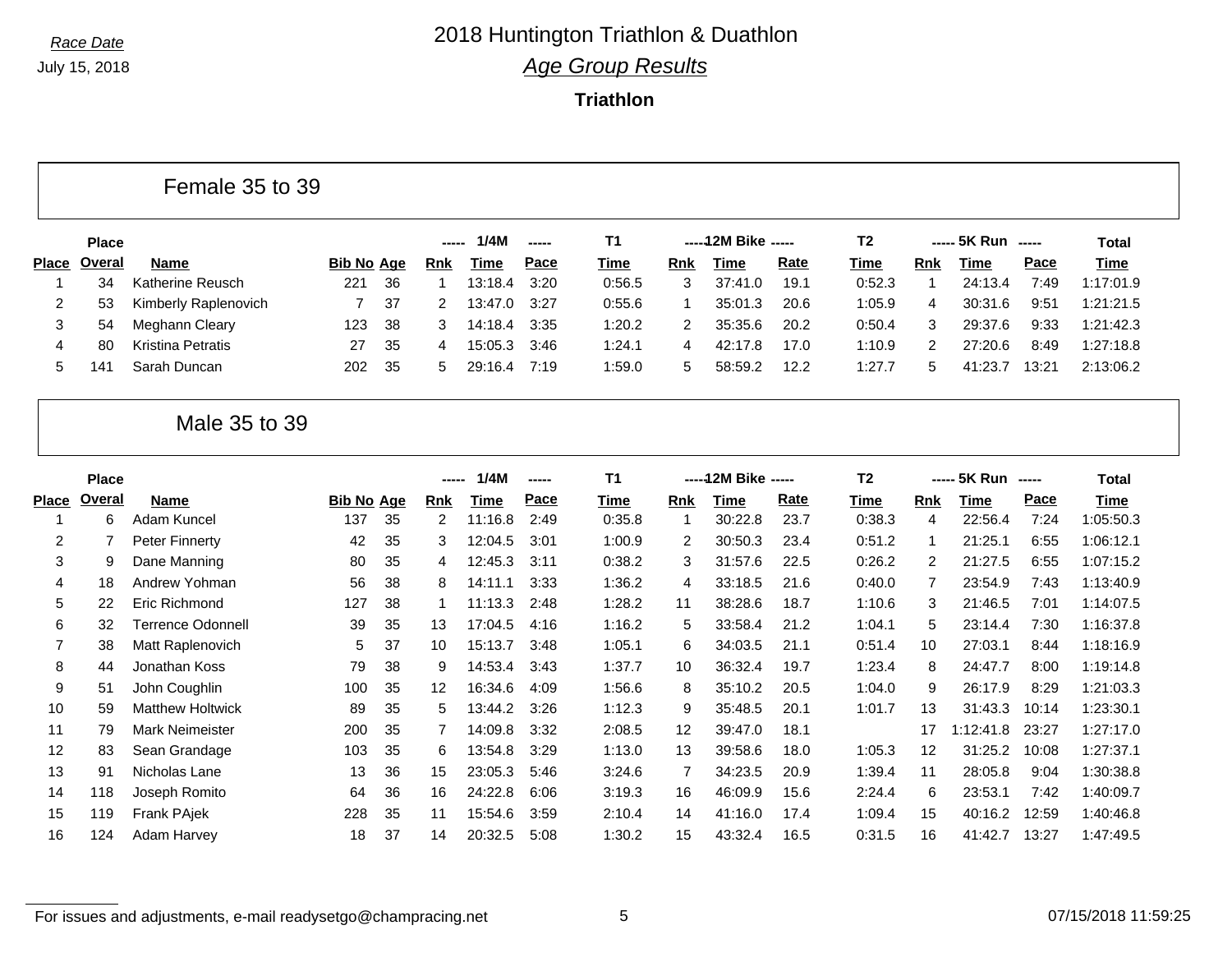# *Race Date* 2018 Huntington Triathlon & Duathlon

*Age Group Results*

**Triathlon**

|                    |                      | Male 35 to 39              |                          |    |                  |                        |               |                |                  |                        |                     |                       |                |                        |               |                          |
|--------------------|----------------------|----------------------------|--------------------------|----|------------------|------------------------|---------------|----------------|------------------|------------------------|---------------------|-----------------------|----------------|------------------------|---------------|--------------------------|
|                    | <b>Place</b>         |                            |                          |    |                  | 1/4M                   | $\frac{1}{2}$ | T <sub>1</sub> |                  | ----- 12M Bike -----   |                     | T <sub>2</sub>        |                | ----- 5K Run -----     |               | <b>Total</b>             |
| <b>Place</b><br>17 | <b>Overal</b><br>133 | <b>Name</b><br>Matt Morgan | <b>Bib No Age</b><br>207 | 36 | <b>Rnk</b><br>17 | <b>Time</b><br>26:48.3 | Pace<br>6:42  | Time<br>4:03.8 | <b>Rnk</b><br>17 | <b>Time</b><br>53:39.8 | <b>Rate</b><br>13.4 | <b>Time</b><br>0:57.3 | Rnk<br>14      | <b>Time</b><br>35:40.7 | Pace<br>11:30 | <b>Time</b><br>2:01:10.1 |
|                    |                      | Female 40 to 44            |                          |    |                  |                        |               |                |                  |                        |                     |                       |                |                        |               |                          |
|                    | <b>Place</b>         |                            |                          |    |                  | 1/4M                   | -----         | <b>T1</b>      |                  | ----- 12M Bike -----   |                     | T <sub>2</sub>        |                | ----- 5K Run -----     |               | <b>Total</b>             |
| <b>Place</b>       | <b>Overal</b>        | <b>Name</b>                | <b>Bib No Age</b>        |    | <b>Rnk</b>       | <b>Time</b>            | Pace          | <b>Time</b>    | Rnk              | <b>Time</b>            | Rate                | <b>Time</b>           | Rnk            | <b>Time</b>            | Pace          | <b>Time</b>              |
| 1                  | 55                   | <b>Jill Bautista</b>       | 35                       | 41 | $\mathbf{1}$     | 12:44.3                | 3:11          | 1:22.9         | $\overline{2}$   | 38:06.6                | 18.9                | 1:10.8                | $\overline{1}$ | 28:24.4                | 9:10          | 1:21:49.1                |
| 2                  | 60                   | Elizabeth Poore            | 47                       | 42 | 2                | 14:33.5                | 3:38          | 1:13.5         | -1               | 37:31.2                | 19.2                | 1:31.1                | 2              | 28:56.2                | 9:20          | 1:23:45.6                |
| 3                  | 85                   | Andrea Deasy               | 102                      | 42 | 3                | 15:42.4                | 3:56          | 1:30.9         | 3                | 39:17.6                | 18.3                | 0:39.7                | $\overline{4}$ | 31:34.7                | 10:11         | 1:28:45.5                |
| 4                  | 93                   | Leah Farrar                | 120                      | 42 | 6                | 17:39.7                | 4:25          | 2:15.5         | 4                | 39:59.4                | 18.0                | 1:49.2                | 3              | 29:04.3                | 9:23          | 1:30:48.2                |
| 5                  | 94                   | <b>Trisha Yourkvitch</b>   | 244                      | 41 | 5                | 16:37.9                | 4:09          |                |                  |                        |                     |                       | 7              | 1:14:22.1              | 4:55          | 1:31:00.1                |
| 6                  | 123                  | Kristy Miskiimen           | 129                      | 40 | 4                | 15:53.2                | 3:58          | 5:45.2         | 5                | 46:40.4                | 15.4                | 1:28.1                | 5              | 37:30.2                | 12:06         | 1:47:17.2                |
| $\overline{7}$     | 143                  | <b>Christie Roehl</b>      | 116                      | 42 | $\overline{7}$   | 25:32.1                | 6:23          | 2:54.1         |                  | 6 1:02:56.8            | 11.4                | 1:03.1                | 6              | 44:30.0                | 14:21         | 2:16:56.2                |
|                    |                      | Male 40 to 44              |                          |    |                  |                        |               |                |                  |                        |                     |                       |                |                        |               |                          |
|                    | <b>Place</b>         |                            |                          |    | -----            | 1/4M                   | -----         | <b>T1</b>      |                  | ----- 12M Bike -----   |                     | T <sub>2</sub>        |                | ----- 5K Run -----     |               | <b>Total</b>             |
| <b>Place</b>       | Overal               | <b>Name</b>                | <b>Bib No Age</b>        |    | Rnk              | <b>Time</b>            | Pace          | Time           | Rnk              | <b>Time</b>            | Rate                | <b>Time</b>           | Rnk            | <b>Time</b>            | Pace          | <b>Time</b>              |
| -1                 | 33                   | <b>Matt Brenner</b>        | 58                       | 44 | 1                | 12:48.5                | 3:12          | 1:50.7         | $\overline{1}$   | 34:04.6                | 21.1                | 1:24.4                | 2              | 26:48.9                | 8:39          | 1:16:57.4                |
| $\overline{c}$     | 47                   | Ken Davenport              | 133                      | 44 | 3                | 14:55.9                | 3:44          | 1:05.0         | 3                | 35:23.8                | 20.3                | 0:41.6                | $\overline{4}$ | 27:53.0                | 9:00          | 1:19:59.5                |
| 3                  | 67                   | <b>Rick Beard</b>          | 43                       | 41 | 4                | 16:33.0                | 4:08          | 0:49.2         | 2                | 35:23.6                | 20.3                | 0:45.6                | 5              | 31:30.3                | 10:10         | 1:25:01.9                |
| 4                  | 78                   | Joshua Melda               | 3                        | 44 | 5                | 17:40.6                | 4:25          | 2:28.4         | 5                | 38:34.9                | 18.7                | 1:25.2                | 3              | 27:06.0                | 8:45          | 1:27:15.3                |
| 5                  | 82                   | Daniel Lucente             | 130                      | 42 | 6                | 18:50.6                | 4:43          | 3:27.2         | 4                | 37:25.2                | 19.2                | 2:18.4                | $\mathbf 1$    | 25:32.4                | 8:14          | 1:27:34.1                |
| 6                  | 104                  | Jason Brown                | 140                      | 41 | 2                | 14:09.6                | 3:32          | 1:27.7         | 7                | 41:50.4                | 17.2                | 1:04.9                | $\overline{7}$ | 35:40.4                | 11:30         | 1:34:13.1                |
|                    |                      |                            |                          |    |                  |                        |               |                |                  |                        |                     |                       |                |                        |               |                          |

For issues and adjustments, e-mail readysetgo@champracing.net 6 07/15/2018 11:59:26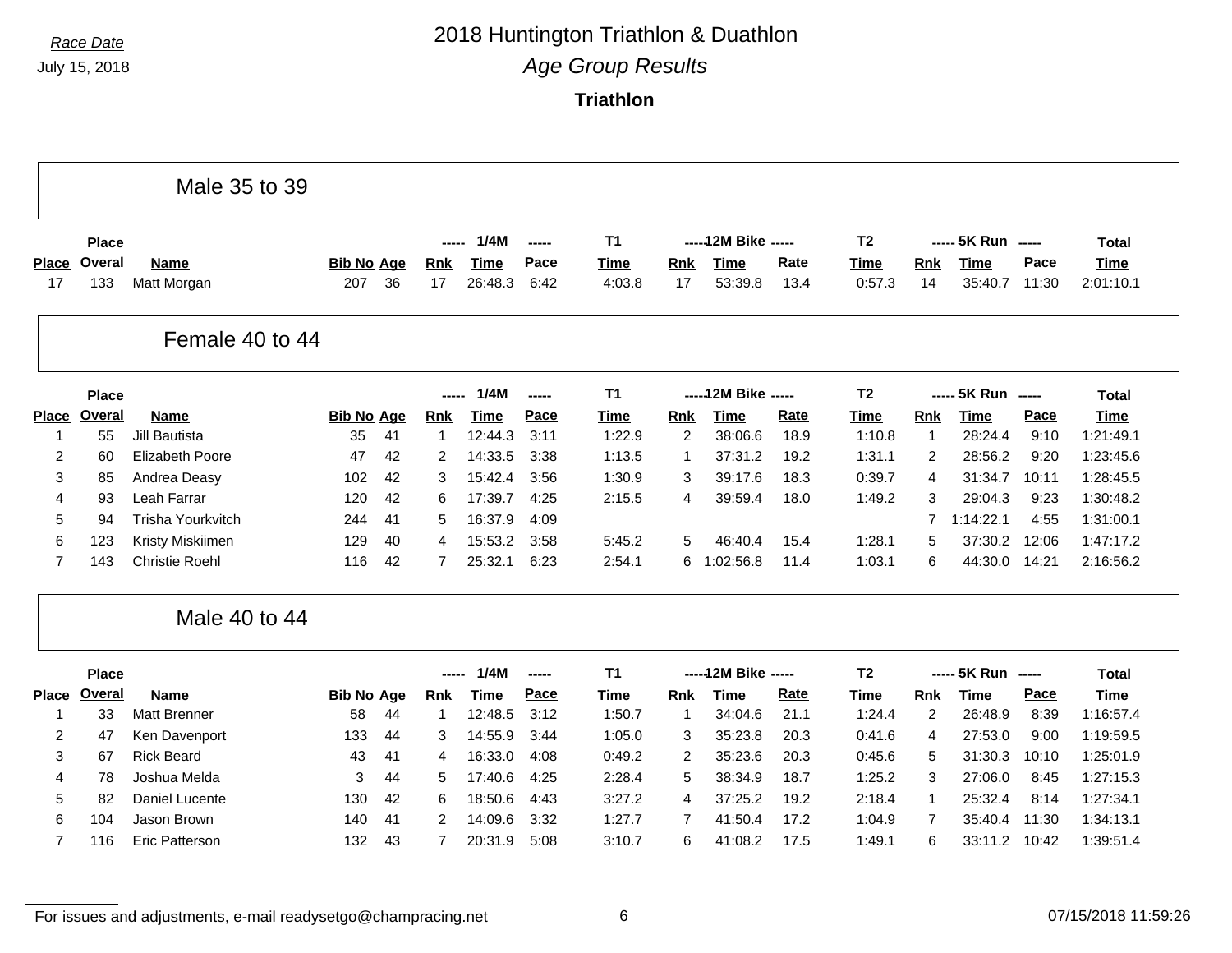$\mathbf{I}$ 

# *Race Date* 2018 Huntington Triathlon & Duathlon

*Age Group Results*

**Triathlon**

|                   |                     | Male 40 to 44                   |                         |    |                            |                        |              |                        |                |                        |              |                       |                 |                        |               |                          |
|-------------------|---------------------|---------------------------------|-------------------------|----|----------------------------|------------------------|--------------|------------------------|----------------|------------------------|--------------|-----------------------|-----------------|------------------------|---------------|--------------------------|
|                   | <b>Place</b>        |                                 |                         |    |                            | 1/4M                   | -----        | T1                     |                | ----- 12M Bike -----   |              | T <sub>2</sub>        | -----           | 5K Run -----           |               | <b>Total</b>             |
| <b>Place</b><br>8 | Overal<br>134       | <b>Name</b><br>Seth Bodenmiller | <b>Bib No Age</b><br>4  | 40 | <b>Rnk</b>                 | <b>Time</b>            | Pace         | <b>Time</b><br>25:41.7 | Rnk<br>8       | Time<br>58:42.6        | Rate<br>12.3 | <b>Time</b>           | <b>Rnk</b><br>8 | <b>Time</b><br>38:41.2 | Pace<br>12:29 | <b>Time</b><br>2:03:05.6 |
|                   |                     | Female 45 to 49                 |                         |    |                            |                        |              |                        |                |                        |              |                       |                 |                        |               |                          |
|                   | <b>Place</b>        |                                 |                         |    | -----                      | 1/4M                   | -----        | <b>T1</b>              |                | ----- 12M Bike -----   |              | <b>T2</b>             |                 | ----- 5K Run -----     |               | <b>Total</b>             |
| <b>Place</b><br>1 | <b>Overal</b><br>49 | <b>Name</b><br>Dana Blasey      | <b>Bib No Age</b><br>96 | 47 | <b>Rnk</b><br>$\mathbf{1}$ | <b>Time</b><br>13:14.6 | Pace<br>3:19 | <b>Time</b><br>1:17.1  | Rnk<br>-1      | <b>Time</b><br>32:46.4 | Rate<br>22.0 | <b>Time</b><br>1:17.8 | Rnk<br>2        | <b>Time</b><br>31:39.7 | Pace<br>10:13 | <b>Time</b><br>1:20:15.8 |
| 2                 | 90                  | Priscilla Thayer                | 83                      | 48 | 2                          | 14:49.7                | 3:42         | 1:52.3                 | 3              | 40:19.8                | 17.9         | 1:09.7                | 3               | 32:26.9                | 10:28         | 1:30:38.7                |
| 3                 | 99                  | <b>Jessica Steuk</b>            | 32                      | 47 | 3                          | 15:01.1                | 3:45         | 1:25.4                 | 6              | 44:39.5                | 16.1         | 1:44.8                | $\overline{1}$  | 29:00.1                | 9:21          | 1:31:51.0                |
| 4                 | 103                 | <b>Courtney Truscott</b>        | 225                     | 49 | 4                          | 15:21.0                | 3:50         | 1:15.5                 | 4              | 40:20.4                | 17.9         | 1:05.0                | 5               | 35:00.2                | 11:17         | 1:33:02.3                |
| 5                 | 105                 | Melissa Batula                  | 217                     | 49 | 7                          | 59:09.9 14:47          |              |                        | 2              | 37:49.5                | 19.0         |                       | 6               | 36:47.2                | 11:52         | 1:34:37.1                |
| 6                 | 120                 | Renee Hastings                  | 141                     | 48 | 6                          | 18:54.5                | 4:44         | 3:05.9                 | 5              | 43:46.8                | 16.5         | 2:38.2                | 4               | 32:28.4                | 10:28         | 1:40:54.1                |
| 7                 | 130                 | Jane Peer                       | 88                      | 46 | 5                          | 17:53.9                | 4:28         | 3:20.3                 | 8              | 54:31.7                | 13.2         | 1:25.0                | $\overline{7}$  | 37:07.2                | 11:58         | 1:54:18.3                |
| 8                 | 135                 | Marta Deleom                    | 246                     | 46 |                            | 8 1:23:23.0 20:51      |              |                        | 7              | 49:56.4                | 14.4         |                       | 8               | 43:19.8                | 13:58         | 2:05:43.8                |
|                   |                     | Male 45 to 49                   |                         |    |                            |                        |              |                        |                |                        |              |                       |                 |                        |               |                          |
|                   | <b>Place</b>        |                                 |                         |    | $- - - - -$                | 1/4M                   | -----        | <b>T1</b>              |                | ----- 12M Bike -----   |              | T <sub>2</sub>        |                 | ----- 5K Run -----     |               | <b>Total</b>             |
| <b>Place</b>      | <b>Overal</b>       | <b>Name</b>                     | <b>Bib No Age</b>       |    | <b>Rnk</b>                 | <b>Time</b>            | Pace         | <b>Time</b>            | Rnk            | <b>Time</b>            | Rate         | <b>Time</b>           | Rnk             | <b>Time</b>            | Pace          | <b>Time</b>              |
| -1                | 4                   | Per Schroeder                   | 135                     | 47 | $\mathbf{1}$               | 10:51.0                | 2:43         | 0:42.1                 | $\overline{2}$ | 31:32.1                | 22.8         | 0:38.9                | $\mathbf{1}$    | 21:46.1                | 7:01          | 1:05:30.4                |
| $\overline{2}$    | 10                  | Michael Schaefer                | 82                      | 45 | 3                          | 13:02.3                | 3:16         | 0:34.3                 | 1              | 31:08.8                | 23.1         | 0:30.2                | 3               | 22:39.2                | 7:18          | 1:07:55.0                |
| 3                 | 20                  | <b>Bob Carney</b>               | 76                      | 45 | 5                          | 13:55.7                | 3:29         | 1:07.9                 | 3              | 33:04.8                | 21.8         | 1:15.8                | 5               | 24:20.1                | 7:51          | 1:13:44.5                |
| 4                 | 23                  | Daniel McNeil                   | 73                      | 49 | 2                          | 12:40.7                | 3:10         | 0:38.7                 | 5              | 33:40.2                | 21.4         | 0:56.7                | 10              | 26:23.9                | 8:31          | 1:14:20.4                |
| 5                 | 26                  | Kevin Krol                      | 226                     | 45 | 4                          | 13:10.3                | 3:18         | 1:23.7                 | 4              | 33:07.7                | 21.7         | 1:06.5                | 11              | 26:37.9                | 8:35          | 1:15:26.4                |
| 6                 | 28                  | Scott Buchanan                  | 220                     | 46 | 6                          | 14:01.4                | 3:30         | 1:38.3                 | 10             | 36:38.0                | 19.7         | 1:27.4                | 2               | 21:51.1                | 7:03          | 1:15:36.4                |

For issues and adjustments, e-mail readysetgo@champracing.net 7 07/15/2018 11:59:27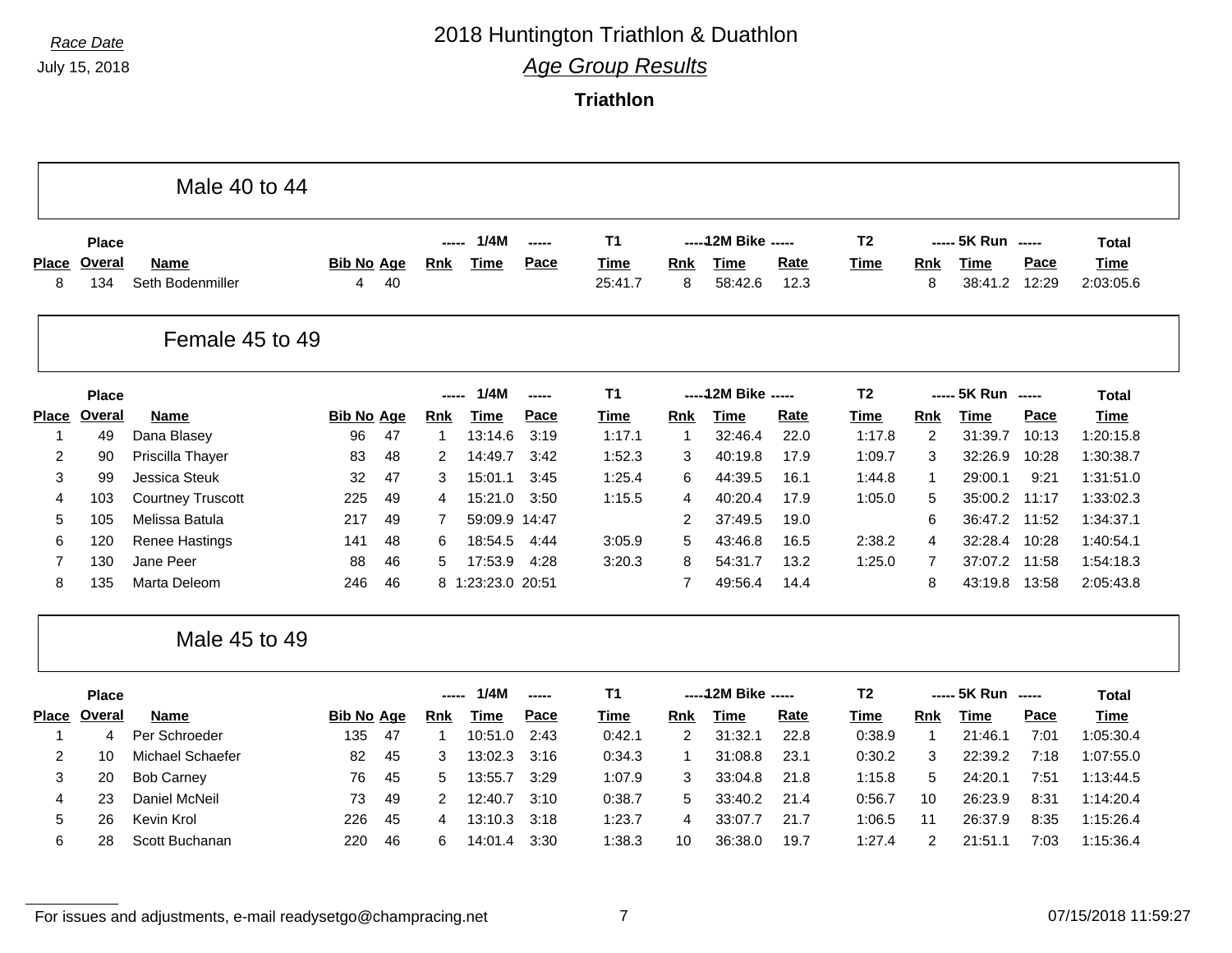**Triathlon**

|                 |              | Male 45 to 49          |                   |    |                   |         |       |        |     |                      |      |                |     |                    |       |              |  |
|-----------------|--------------|------------------------|-------------------|----|-------------------|---------|-------|--------|-----|----------------------|------|----------------|-----|--------------------|-------|--------------|--|
|                 | <b>Place</b> |                        |                   |    |                   | 1/4M    | ----- | T1     |     | ----- 12M Bike ----- |      | T <sub>2</sub> |     | ----- 5K Run ----- |       | <b>Total</b> |  |
| <b>Place</b>    | Overal       | Name                   | <b>Bib No Age</b> |    | Rnk               | Time    | Pace  | Time   | Rnk | <b>Time</b>          | Rate | Time           | Rnk | Time               | Pace  | Time         |  |
|                 | 35           | David Dunstan          | 62                | 48 | 8                 | 14:29.6 | 3:37  | 1:44.9 |     | 35:11.7              | 20.5 | 0:57.4         | 8   | 24:48.2            | 8:00  | 1:17:11.9    |  |
| 8               | 46           | Mark Cominsky          | 216               | 47 | 10                | 16:04.9 | 4:01  | 2:36.6 | 6   | 34:55.3              | 20.6 | 1:06.6         |     | 24:48.1            | 8:00  | 1:19:31.7    |  |
| 9               | 56           | Jerome Popiel          | 59                | 48 | 13                | 16:34.7 | 4:09  | 2:09.4 | 13  | 38:55.2              | 18.5 | 0:28.0         | 4   | 24:19.4            | 7:51  | 1:22:26.8    |  |
| 10              | 69           | <b>Blacque Clement</b> | 230               | 45 | 16                | 19:09.6 | 4:47  | 0:53.9 | 15  | 40:05.5              | 18.0 | 0:28.7         | 6   | 24:30.6            | 7:54  | 1:25:08.5    |  |
| 11              | 76           | <b>Marshall Burley</b> | 29                | 49 | 9                 | 15:56.5 | 3:59  | 1:30.2 | 8   | 35:32.2              | 20.3 | 1:14.3         | 16  | 32:32.6            | 10:30 | 1:26:45.9    |  |
| 12 <sup>2</sup> | 81           | <b>Chris Peer</b>      | 87                | 47 | 11                | 16:31.0 | 4:08  | 1:07.4 | 11  | 37:21.1              | 19.3 | 1:47.1         | 13  | 30:32.2            | 9:51  | 1:27:19.0    |  |
| 13              | 86           | David Diedrich         | 185               | 47 | $12 \overline{ }$ | 16:31.4 | 4:08  | 1:58.3 | 12  | 37:36.9              | 19.1 | 1:05.2         | 15  | 32:26.4            | 10:28 | 1:29:38.3    |  |
| 14              | 95           | Ruben Garcia           | 239               | 46 |                   | 14:23.5 | 3:36  | 1:59.3 | 9   | 35:32.7              | 20.3 | 2:01.8         | 18  | 37:15.4            | 12:01 | 1:31:12.9    |  |
| 15              | 97           | Roger Jones            | 208               | 47 | 14                | 17:42.7 | 4:26  | 3:14.1 | 17  | 41:21.5              | 17.4 | 1:03.2         | 12  | 28:12.5            | 9:06  | 1:31:34.2    |  |
| 16              | 106          | John Pianca            | 23                | 49 | 15                | 18:53.5 | 4:43  | 3:28.3 | 14  | 39:59.2              | 18.0 | 1:27.4         | 14  | 30:52.1            | 9:57  | 1:34:40.7    |  |
| 17              | 115          | David Richards         | 227               | 48 | 17                | 19:22.2 | 4:51  | 1:25.3 | 16  | 40:59.4              | 17.6 | 1:44.6         | 17  | 35:24.3            | 11:25 | 1:38:56.0    |  |
| 18              | 117          | Jordan Goldberg        | 74                | 46 | 18                | 23:20.8 | 5:50  | 2:34.4 | 18  | 46:33.2              | 15.5 | 2:10.4         | 9   | 25:16.2            | 8:09  | 1:39:55.1    |  |

#### Female 50 to 54

|             | <b>Place</b> |                   |                   |     | ----- | 1/4M        | $\frac{1}{2}$ | Τ1     |               | -----12M Bike ----- |      | T2     |            | ----- 5K Run ----- |       | Total       |
|-------------|--------------|-------------------|-------------------|-----|-------|-------------|---------------|--------|---------------|---------------------|------|--------|------------|--------------------|-------|-------------|
| Place       | Overal       | <b>Name</b>       | <b>Bib No Age</b> |     | Rnk   | <u>Time</u> | Pace          | Time   | Rnk           | Time                | Rate | Time   | <b>Rnk</b> | Time               | Pace  | <b>Time</b> |
|             | 39           | Susan Bohinski    | 94                | -54 |       | 14:36.5     | 3:39          | 2:01.7 |               | 36:24.3             | 19.8 | 1:24.2 |            | 23:59.9            | 7:44  | 1:18:26.7   |
|             | 75           | Monika Nuss       | 224               | -51 | 4     | 16:33.0     | 4:08          | 1:24.5 | 3             | 38:48.1             | 18.6 | 0:54.0 | 4          | 28:28.3            | 9:11  | 1:26:08.1   |
| 3           | 87           | Anne Connelly     | 104               | -51 | 5.    | 16:37.8     | 4:09          | 2:25.5 | 4             | 42:41.4             | 16.9 | 0:43.8 | 2          | 27:23.9            | 8:50  | 1:29:52.5   |
|             | 98           | Christine Santoni | 40                | -50 |       | 16:26.3     | 4:07          | 1:59.3 | 6.            | 43:48.3             | 16.4 | 1:41.8 | 3          | 27:53.2            | 9:00  | 1:31:49.1   |
| $\mathbf b$ | 101          | Kellie Strang     | 12.               | -51 | 6     | 17:00.5     | 4:15          | 2:48.0 | 2             | 37:24.2             | 19.3 | 1:55.7 | 5          | 33:34.4            | 10:50 | 1:32:43.0   |
| 6           | 107          | Kimberly Lashley  | 22                | -50 |       | 14:29.9     | 3:37          | 1:48.4 | $\mathcal{D}$ | 43:37.3             | 16.5 | 1:05.5 | 6          | 34:01.             | 10:58 | 1:35:02.5   |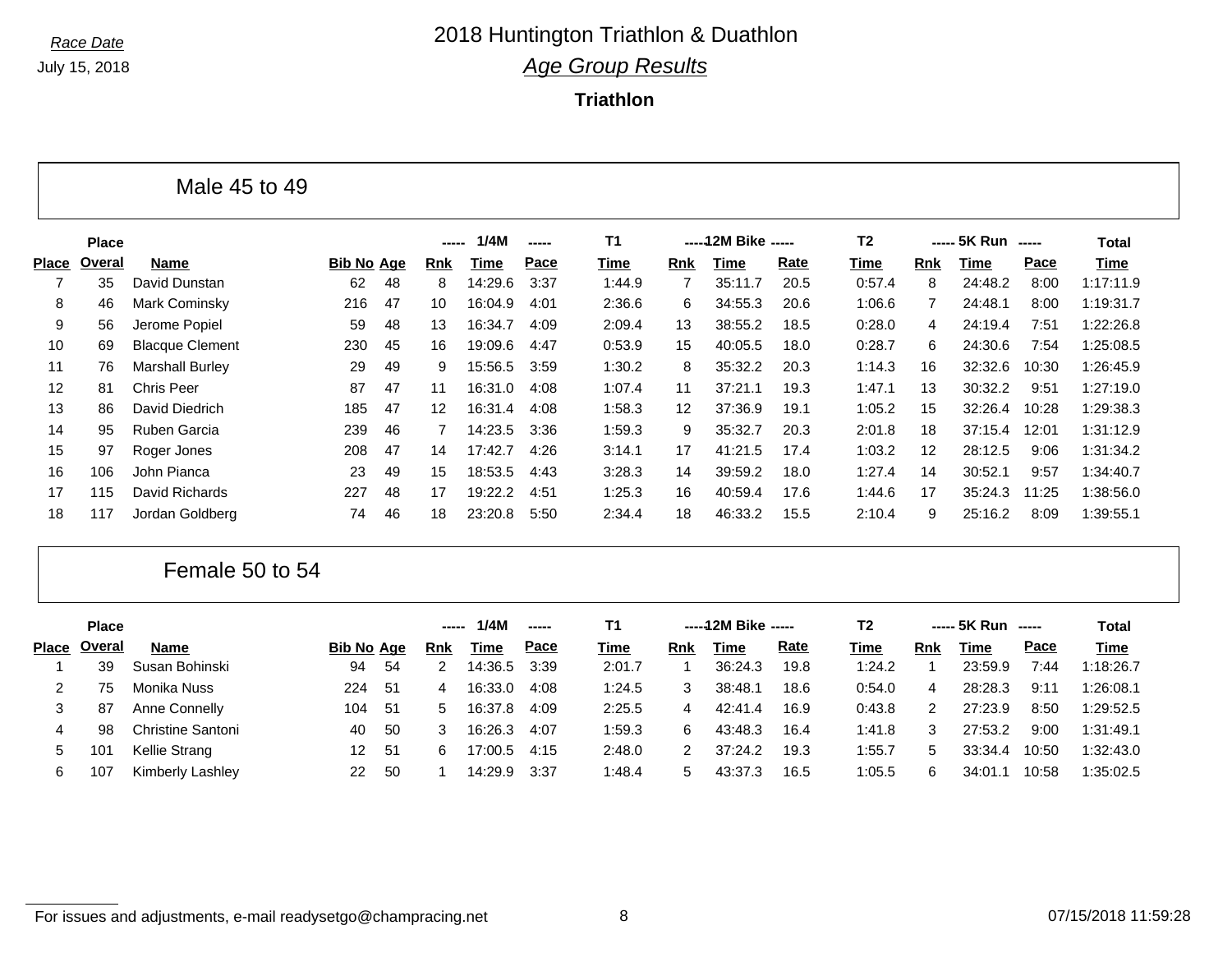#### **Triathlon**

|              |               | Male 50 to 54           |                   |    |            |             |               |             |                |                      |      |                |                |                    |               |              |
|--------------|---------------|-------------------------|-------------------|----|------------|-------------|---------------|-------------|----------------|----------------------|------|----------------|----------------|--------------------|---------------|--------------|
|              | <b>Place</b>  |                         |                   |    | -----      | 1/4M        | -----         | <b>T1</b>   |                | ----- 12M Bike ----- |      | T <sub>2</sub> |                | ----- 5K Run       | $-$           | <b>Total</b> |
| <b>Place</b> | <b>Overal</b> | <b>Name</b>             | <b>Bib No Age</b> |    | <b>Rnk</b> | <b>Time</b> | Pace          | Time        | <b>Rnk</b>     | <b>Time</b>          | Rate | <b>Time</b>    | Rnk            | <b>Time</b>        | Pace          | <b>Time</b>  |
| -1           | 5             | Gregory Hillman         | 222               | 54 | 4          | 12:39.6     | 3:10          | 0:49.8      | 1              | 29:55.0              | 24.1 | 0:42.0         | $\overline{1}$ | 21:40.1            | 6:59          | 1:05:46.6    |
| 2            | 14            | <b>Tim Gossman</b>      | 71                | 50 | 3          | 11:36.2     | 2:54          | 1:04.9      | 3              | 32:49.3              | 21.9 | 0:52.0         | 3              | 23:51.5            | 7:42          | 1:10:14.0    |
| 3            | 15            | Daniel Smith            | 138               | 50 | 1          | 10:49.6     | 2:42          | 1:02.9      | 2              | 31:30.8              | 22.9 | 0:44.9         | 8              | 27:02.8            | 8:43          | 1:11:11.2    |
| 4            | 25            | Mike Kosteniuk          | 11                | 52 | 5          | 13:36.7     | 3:24          | 0:33.9      | 6              | 35:25.1              | 20.3 | 0:44.1         | 5              | 24:44.2            | 7:59          | 1:15:04.1    |
| 5            | 27            | Venkatesh Krishnamurthi | 84                | 51 | 6          | 14:20.7     | 3:35          | 1:52.3      | 4              | 34:46.7              | 20.7 | 1:33.7         | 2              | 23:01.1            | 7:25          | 1:15:34.7    |
| 6            | 52            | Tom Lopez               | 112               | 53 | 7          | 15:47.6     | 3:57          | 1:02.0      | 5              | 35:06.1              | 20.5 | 0:54.1         | 9              | 28:16.2            | 9:07          | 1:21:06.2    |
| 7            | 61            | Dennis Auckley          | 81                | 53 | 2          | 11:18.2     | 2:50          | 1:38.8      | 11             | 40:55.4              | 17.6 | 1:46.5         | 10             | 28:19.3            | 9:08          | 1:23:58.5    |
| 8            | 62            | Jeff Hastings           | 142               | 52 | 10         | 16:34.3     | 4:09          | 1:47.3      | $\overline{7}$ | 37:47.4              | 19.1 | 1:32.5         | 7              | 26:29.5            | 8:33          | 1:24:11.1    |
| 9            | 65            | Vincenzo Ruggiero       | 128               | 51 | 9          | 16:21.1     | 4:05          | 3:07.5      | 9              | 39:38.1              | 18.2 | 1:35.3         | 4              | 24:13.4            | 7:49          | 1:24:55.5    |
| 10           | 70            | Rod Meeker              | 28                | 51 | 11         | 16:51.9     | 4:13          | 2:09.1      | 8              | 38:29.3              | 18.7 | 1:46.1         | 6              | 26:11.5            | 8:27          | 1:25:28.1    |
| 11           | 110           | Jon Wendenhof           | 213               | 51 | 8          | 16:18.8     | 4:05          | 3:29.1      | 10             | 40:22.4              | 17.8 | 1:47.5         | 11             | 35:02.0            | 11:18         | 1:36:59.9    |
|              |               | Female 55 to 59         |                   |    |            |             |               |             |                |                      |      |                |                |                    |               |              |
|              | <b>Place</b>  |                         |                   |    | -----      | 1/4M        | $\frac{1}{2}$ | T1          |                | ----- 12M Bike ----- |      | T <sub>2</sub> |                | ----- 5K Run ----- |               | <b>Total</b> |
| <b>Place</b> | Overal        | <b>Name</b>             | <b>Bib No Age</b> |    | <b>Rnk</b> | <b>Time</b> | Pace          | Time        | <b>Rnk</b>     | <b>Time</b>          | Rate | <b>Time</b>    | Rnk            | <b>Time</b>        | Pace          | <b>Time</b>  |
| 1            | 121           | Jennifer Black          | 16                | 59 | 3          | 22:03.0     | 5:31          | 1:19.4      | 2              | 43:19.8              | 16.6 | 1:27.9         | 2              | 37:22.1            | 12:03         | 1:45:32.5    |
| 2            | 126           | <b>Tammy Wise</b>       | 37                | 58 | 2          | 19:38.2     | 4:55          | 3:53.1      | 3              | 50:49.0              | 14.2 | 0:51.1         | -1             | 32:50.7            | 10:35         | 1:48:02.2    |
|              |               | Male 55 to 59           |                   |    |            |             |               |             |                |                      |      |                |                |                    |               |              |
|              | <b>Place</b>  |                         |                   |    |            | 1/4M        | -----         | <b>T1</b>   |                | ----- 12M Bike ----- |      | T <sub>2</sub> |                | ----- 5K Run       | $\frac{1}{2}$ | <b>Total</b> |
|              | Place Overal  | <b>Name</b>             | <b>Bib No Age</b> |    | Rnk        | <b>Time</b> | Pace          | <b>Time</b> | Rnk            | <b>Time</b>          | Rate | <b>Time</b>    | Rnk            | <b>Time</b>        | Pace          | <b>Time</b>  |

For issues and adjustments, e-mail readysetgo@champracing.net 9 07/15/2018 11:59:29

1 31 Colin Cooper 205 59 6 51:31.7 12:53 2 35:08.3 20.5 2 25:25.7 8:12 1:16:26.1 2 63 Jon Wiebrecht 119 56 1 14:54.1 3:44 2:14.5 3 39:02.9 18.4 0:40.0 3 27:31.0 8:53 1:24:22.6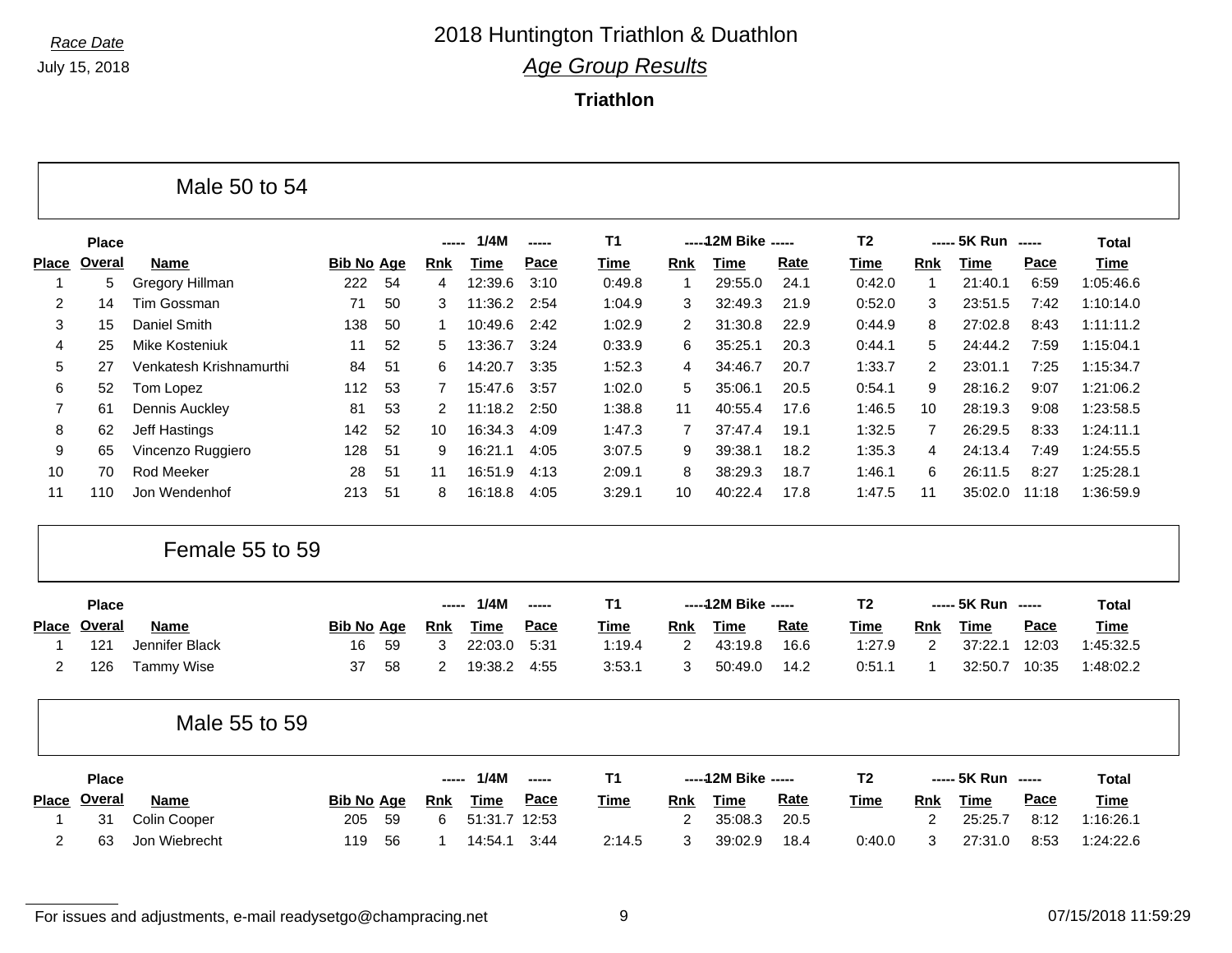**Triathlon**

|              |               | Male 55 to 59         |                   |    |                |                   |               |                |                |                      |      |                |                |                    |       |              |
|--------------|---------------|-----------------------|-------------------|----|----------------|-------------------|---------------|----------------|----------------|----------------------|------|----------------|----------------|--------------------|-------|--------------|
|              | <b>Place</b>  |                       |                   |    | -----          | 1/4M              | $\frac{1}{2}$ | <b>T1</b>      |                | ----- 12M Bike ----- |      | T <sub>2</sub> |                | ----- 5K Run ----- |       | <b>Total</b> |
| <b>Place</b> | <b>Overal</b> | <b>Name</b>           | <b>Bib No Age</b> |    | <u>Rnk</u>     | <b>Time</b>       | Pace          | Time           | Rnk            | <b>Time</b>          | Rate | Time           | Rnk            | <b>Time</b>        | Pace  | <b>Time</b>  |
| 3            | 66            | William Braun         | 44                | 57 | $\overline{c}$ | 15:02.6           | 3:46          | 2:39.7         | 1              | 31:49.7              | 22.6 | 2:14.6         | $\overline{4}$ | 33:13.0            | 10:43 | 1:24:59.8    |
| 4            | 88            | Jim Dayton            | 15                | 55 | 4              | 21:47.1           | 5:27          | 2:15.6         | 4              | 40:02.9              | 18.0 | 1:29.9         | $\mathbf{1}$   | 24:45.7            | 7:59  | 1:30:21.4    |
| 5            | 129           | Ronald Leoni          | 1                 | 56 | 3              | 21:16.9           | 5:19          | 2:33.4         | 5              | 41:53.3              | 17.2 | 1:08.7         | 6              | 43:08.5            | 13:55 | 1:50:01.0    |
| 6            | 131           | <b>Steven Greene</b>  | 85                | 58 | 5              | 23:59.7           | 6:00          | 1:34.0         | 6              | 52:02.3              | 13.8 | 2:05.4         | 5              | 38:01.2 12:16      |       | 1:57:42.8    |
|              |               | Female 60 to 64       |                   |    |                |                   |               |                |                |                      |      |                |                |                    |       |              |
|              | <b>Place</b>  |                       |                   |    | -----          | 1/4M              | $\frac{1}{2}$ | <b>T1</b>      |                | ----- 12M Bike ----- |      | T <sub>2</sub> |                | ----- 5K Run ----- |       | <b>Total</b> |
| <b>Place</b> | Overal        | Name                  | <b>Bib No Age</b> |    | Rnk            | <b>Time</b>       | Pace          | <b>Time</b>    | <b>Rnk</b>     | <b>Time</b>          | Rate | <b>Time</b>    | <b>Rnk</b>     | <b>Time</b>        | Pace  | <b>Time</b>  |
| $\mathbf{1}$ | 64            | Judy Zangmeister      | 68                | 60 | $\mathbf{1}$   | 16:21.4           | 4:05          | 1:01.8         | 1              | 41:51.6              | 17.2 | 0:32.7         | $\overline{1}$ | 24:47.5            | 8:00  | 1:24:35.3    |
| 2            | 139           | Nena Moskwa           | 38                | 62 |                | 2 1:36:19.1 24:05 |               |                | $\overline{2}$ | 59:09.0              | 12.2 |                | $\overline{2}$ | 37:50.0            | 12:12 | 2:11:25.8    |
|              |               | Male 60 to 64         |                   |    |                |                   |               |                |                |                      |      |                |                |                    |       |              |
|              | <b>Place</b>  |                       |                   |    | -----          | 1/4M              | -----         | T <sub>1</sub> |                | ----- 12M Bike ----- |      | T <sub>2</sub> |                | ----- 5K Run ----- |       | <b>Total</b> |
| <b>Place</b> | Overal        | <b>Name</b>           | <b>Bib No Age</b> |    | <b>Rnk</b>     | <b>Time</b>       | Pace          | <b>Time</b>    | Rnk            | <b>Time</b>          | Rate | <b>Time</b>    | <b>Rnk</b>     | <b>Time</b>        | Pace  | <b>Time</b>  |
| -1           | 114           | Joe Toner             | 45                | 63 | $\overline{2}$ | 18:39.1           | 4:40          | 1:52.0         | $\mathbf{1}$   | 41:08.7              | 17.5 | 1:19.2         | $\mathbf{1}$   | 35:39.7            | 11:30 | 1:38:38.8    |
| 2            | 127           | <b>Brien Shanahan</b> | 50                | 64 | $\mathbf 1$    | 18:17.0           | 4:34          | 2:34.4         | $\overline{2}$ | 43:10.8              | 16.7 | 1:36.5         | 2              | 42:28.1            | 13:42 | 1:48:07.0    |
| 3            | 140           | David Lorko           | 48                | 61 | 3              | 19:31.6           | 4:53          | 3:38.7         |                | 3 1:01:02.5          | 11.8 | 1:08.8         | 3              | 47:06.4 15:12      |       | 2:12:28.2    |
|              |               | Male 65 to 69         |                   |    |                |                   |               |                |                |                      |      |                |                |                    |       |              |
|              | <b>Place</b>  |                       |                   |    |                | 1/4M              | -----         | <b>T1</b>      |                | ----- 12M Bike ----- |      | T <sub>2</sub> |                | ----- 5K Run ----- |       | <b>Total</b> |
|              | Place Overal  | <b>Name</b>           | <b>Bib No Age</b> |    | <b>Rnk</b>     | Time              | Pace          | Time           | <b>Rnk</b>     | Time                 | Rate | Time           | <b>Rnk</b>     | Time               | Pace  | Time         |

For issues and adjustments, e-mail readysetgo@champracing.net 10 07/15/2018 11:59:29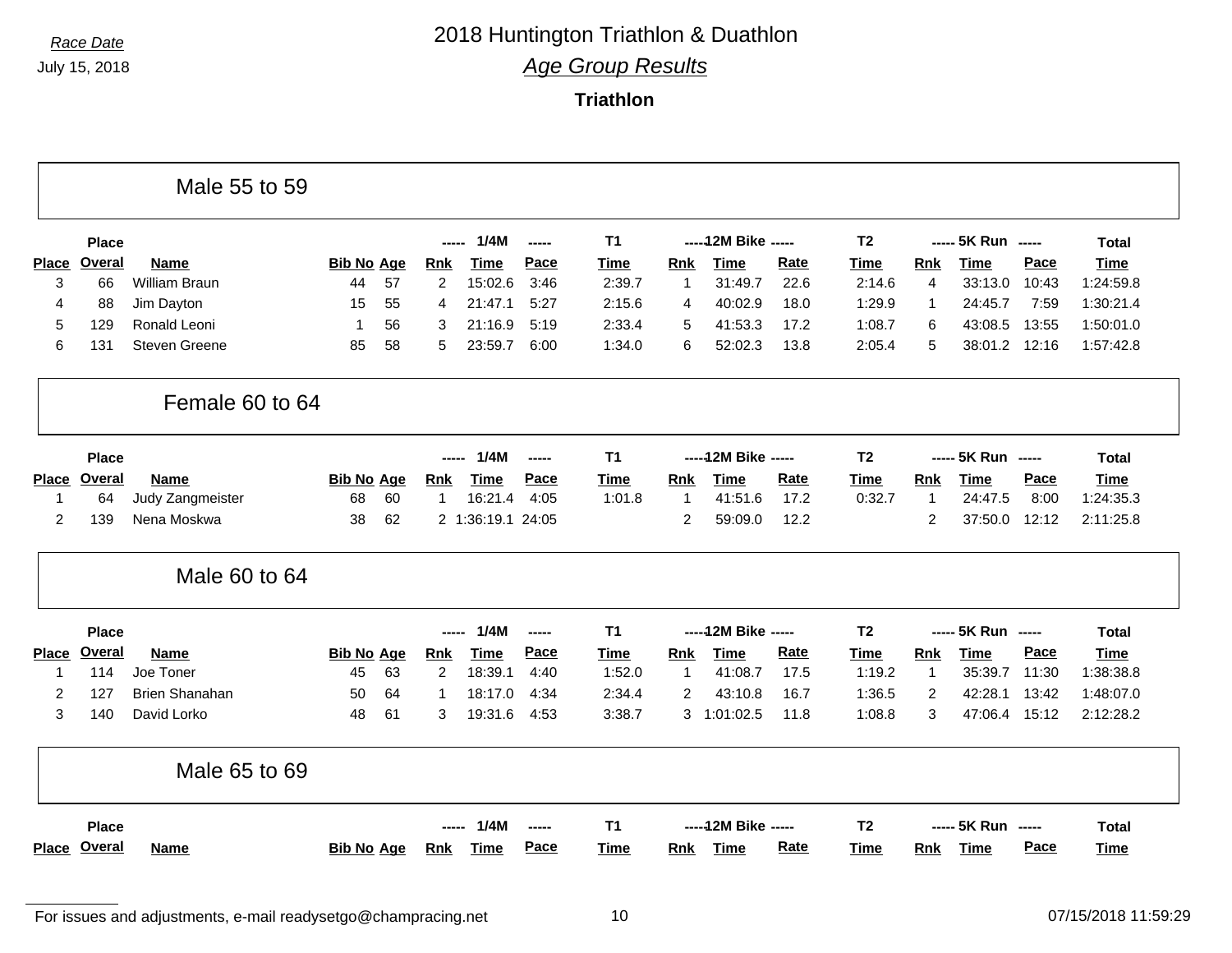# *Race Date* 2018 Huntington Triathlon & Duathlon

*Age Group Results*

**Triathlon**

|       |                               | Male 65 to 69                      |                               |                     |                                |                              |                                    |                 |                                         |              |                                         |            |                                       |                      |                            |
|-------|-------------------------------|------------------------------------|-------------------------------|---------------------|--------------------------------|------------------------------|------------------------------------|-----------------|-----------------------------------------|--------------|-----------------------------------------|------------|---------------------------------------|----------------------|----------------------------|
| Place | <b>Place</b><br>Overal<br>102 | <b>Name</b><br><b>Tom Scudiere</b> | <b>Bib No Age</b><br>66<br>34 | -----<br><b>Rnk</b> | 1/4M<br><u>Time</u><br>19:24.1 | -----<br><u>Pace</u><br>4:51 | <b>T1</b><br><b>Time</b><br>1:30.6 | <b>Rnk</b><br>1 | ----- 12M Bike -----<br>Time<br>36:52.8 | Rate<br>19.5 | T <sub>2</sub><br><u>Time</u><br>1:08.6 | Rnk        | ----- 5K Run -----<br>Time<br>33:56.7 | <b>Pace</b><br>10:57 | Total<br>Time<br>1:32:53.1 |
|       |                               | Female 70 and Over                 |                               |                     |                                |                              |                                    |                 |                                         |              |                                         |            |                                       |                      |                            |
|       | <b>Place</b>                  |                                    |                               | -----               | 1/4M                           | -----                        | <b>T1</b>                          |                 | ----- 12M Bike -----                    |              | T <sub>2</sub>                          |            | ----- 5K Run -----                    |                      | Total                      |
| Place | Overal                        | <b>Name</b>                        | <b>Bib No Age</b>             | Rnk                 | <b>Time</b>                    | <u>Pace</u>                  | <b>Time</b>                        | <b>Rnk</b>      | Time                                    | <b>Rate</b>  | <u>Time</u>                             | <b>Rnk</b> | Time                                  | <b>Pace</b>          | Time                       |
|       | 136                           | Sarah Artese                       | 70<br>118                     |                     | 21:49.3                        | 5:27                         | 3:33.7                             |                 | 56:13.4                                 | 12.8         | 2:00.3                                  |            | 44:39.3                               | 14:24                | 2:08:16.1                  |

For issues and adjustments, e-mail readysetgo@champracing.net 11 07/15/2018 11:59:30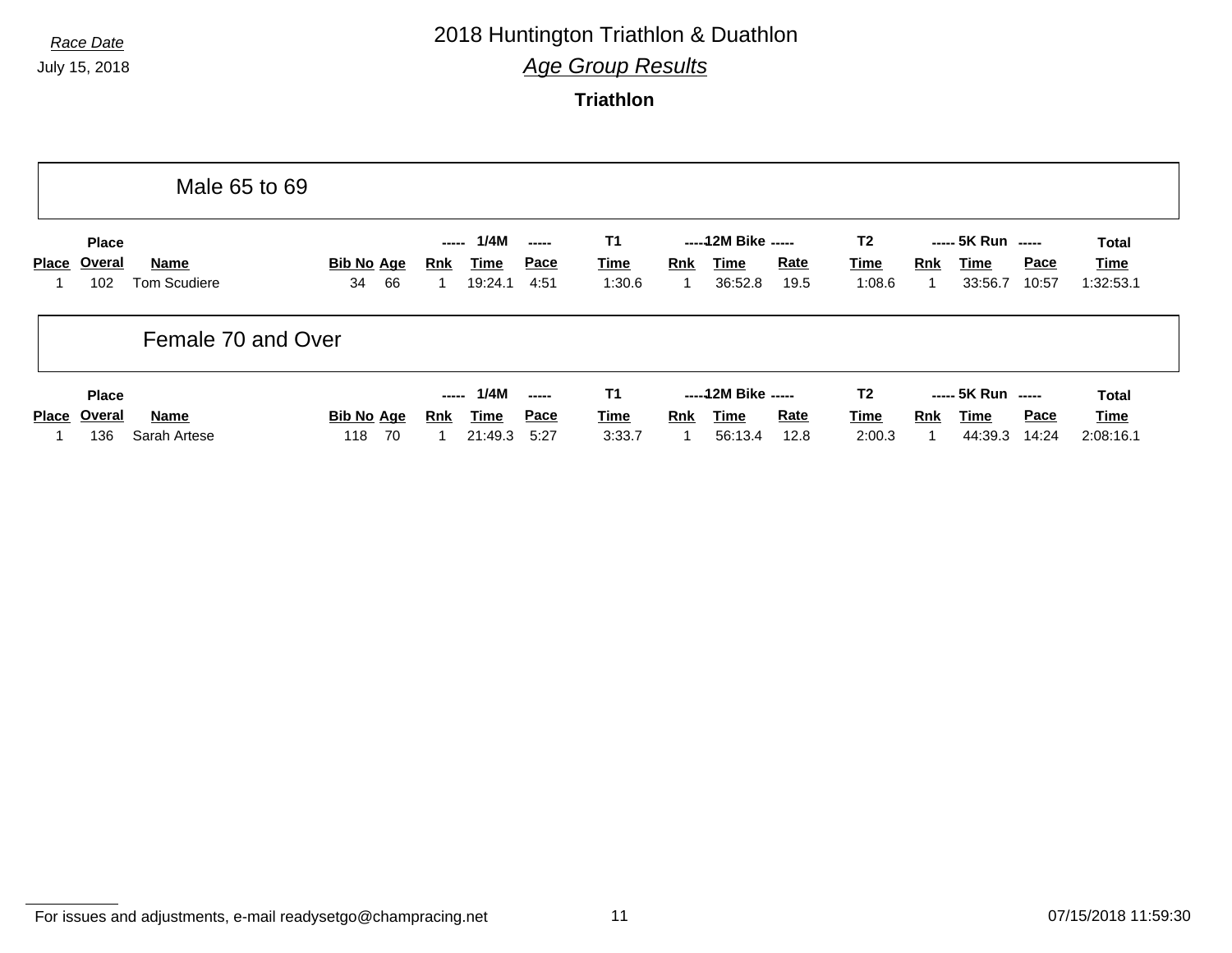**Triathlon CLY**

|              |              | Male 99 and Under    |            |      |               |         |               |        |               |                     |             |        |               |                    |       |           |
|--------------|--------------|----------------------|------------|------|---------------|---------|---------------|--------|---------------|---------------------|-------------|--------|---------------|--------------------|-------|-----------|
|              | <b>Place</b> |                      |            |      | -----         | 1/4M    | $\frac{1}{2}$ | T1     |               | -----12M Bike ----- |             | T2     |               | ----- 5K Run ----- |       | Total     |
| <b>Place</b> | Overal       | Name                 | Bib No Age |      | <b>Rnk</b>    | Time    | Pace          | Time   | Rnk           | Time                | <b>Rate</b> | Time   | Rnk           | Time               | Pace  | Time      |
|              |              | <b>Benjamin Gray</b> | 229        | - 37 | 3             | 12:36.8 | 3:09          | 1:06.9 |               | 33:01.9             | 21.8        | 0:51.5 |               | 23:35.0            | 7:36  | 1:11:12.2 |
| 2.           | 2            | <b>Eric Barnett</b>  | 90         | 35   | $\mathcal{P}$ | 12:33.8 | 3:08          | 3:12.4 | 4             | 41:50.8             | 17.2        | 1:15.4 | 3             | 30:37.9            | 9:53  | 1:29:30.4 |
| 3            | 3            | <b>Bob Schmidt</b>   | 236        | 63   | 4             | 16:49.4 | 4:12          | 0:40.9 | $\mathcal{P}$ | 40:21.5             | 17.8        | 1:20.5 | 6             | 34:46.4            | 11:13 | 1:33:58.9 |
| 4            | 4            | Jared Hasson         | 72         | 28   | 6.            | 18:34.7 | 4:39          | 7:27.3 | 3             | 41:05.9             | 17.5        | 3:21.6 | $\mathcal{P}$ | 25:21.7            | 8:11  | 1:35:51.3 |
| 5            | 5.           | Natanael Collado     | 2          | 29   |               | 10:30.9 | 2:38          | 5:35.7 |               | 49:11.5             | 14.6        | 1:34.5 | 5             | 33:41.2            | 10:52 | 1:40:34.1 |
| 6            | 6            | <b>Andrew Martin</b> | 113        | 29   |               | 24:06.5 | 6:02          | 1:57.0 | 5.            | 42:52.5             | 16.8        | 1:34.0 | 4             | 31:45.9            | 10:15 | 1:42:16.1 |
|              |              | Jim Wissing          | 99         | 58   | 5             | 18:13.2 | 4:33          | 2:33.9 | 6.            | 47:21.7             | 15.2        | 1:38.4 |               | 41:19.3            | 13:20 | 1:51:06.7 |

For issues and adjustments, e-mail readysetgo@champracing.net 12 07/15/2018 11:59:30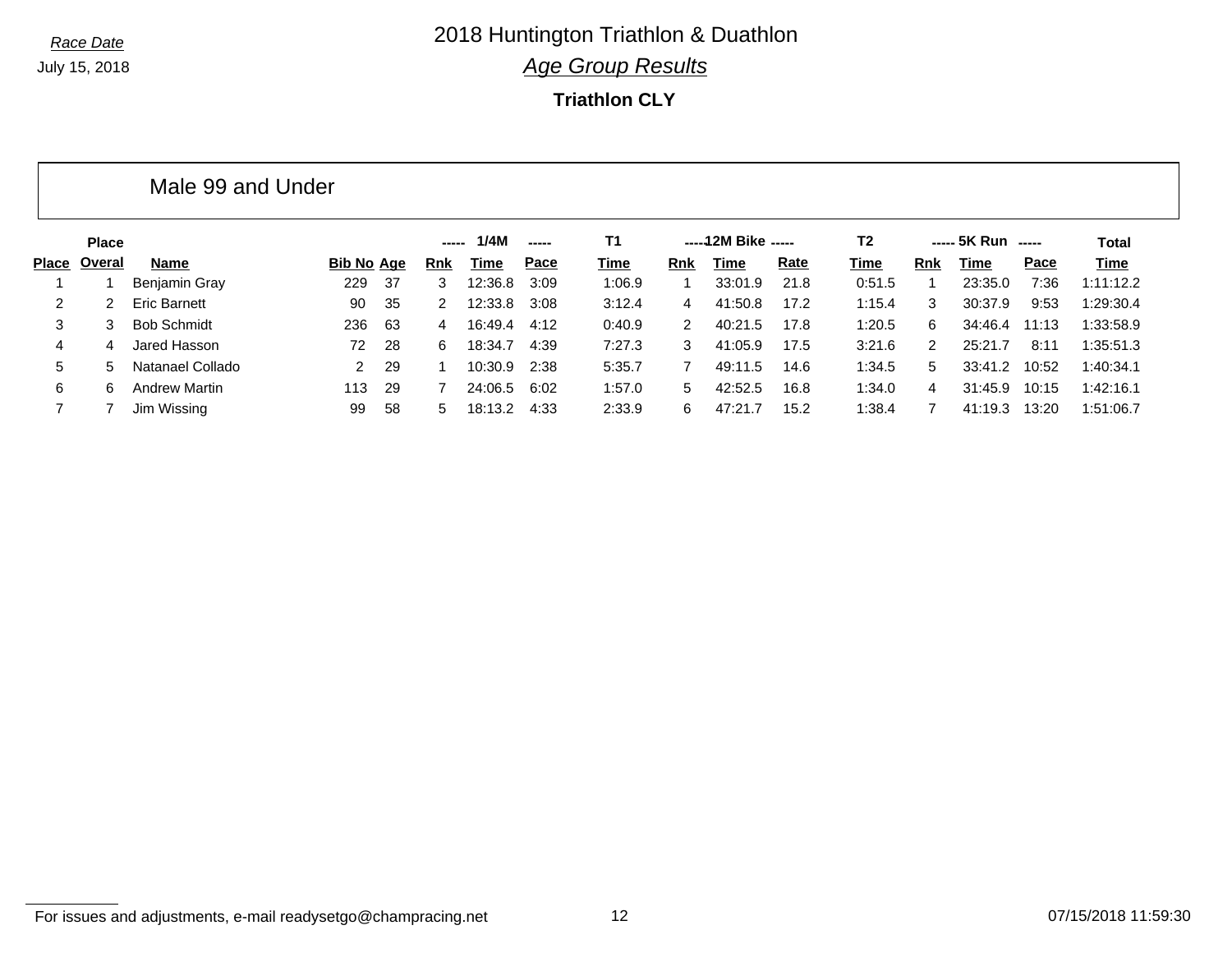#### **Triathlon ATHENA**

| <b>Place</b> |                       |     |                     |               | 1/4M    | $\sim$ - - - - | T1                                                                                           |            |         |      | T2                  |            |         |       | Total                                                          |
|--------------|-----------------------|-----|---------------------|---------------|---------|----------------|----------------------------------------------------------------------------------------------|------------|---------|------|---------------------|------------|---------|-------|----------------------------------------------------------------|
|              | Name                  |     |                     | <b>Rnk</b>    | Time    | Pace           | Time                                                                                         | <b>Rnk</b> | Time    | Rate | Time                | <b>Rnk</b> | Time    | Pace  | Time                                                           |
|              | Rachel Andrasek       | 122 | -24                 |               |         | 2:04           | 2:45.9                                                                                       | 6          | 52:56.9 | 13.6 | 0:38.6              | 2          | 34:02.2 | 10:59 | 1:38:39.6                                                      |
| 2.           | Rachel Repasky        | 134 | -20                 | $\mathcal{P}$ |         | 3:35           | 1:38.2                                                                                       | 8          | 56:29.5 | 12.7 | 1:53.9              |            | 32:49.1 | 10:35 | 1:47:11.5                                                      |
| 3.           | Tammy Kucera          | 78  | -49                 |               |         |                |                                                                                              | 3          | 47:36.8 | 15.1 |                     | 5.         |         | 12:46 | 1:50:22.6                                                      |
| 4            | Alexa Martin          | 114 | -29                 | 4             |         | 5:08           | 2:35.6                                                                                       | 2          | 47:25.4 | 15.2 | 1:10.5              | 4          | 39:09.7 | 12:38 | 1:50:53.8                                                      |
| 5.           | Danielle Morgan       | 31  | 25                  | 3             |         | 4:44           | 3:12.5                                                                                       | 4          | 50:00.9 | 14.4 | 2:39.4              | 3          |         | 12:23 | 1:53:13.5                                                      |
| 6.           | <b>Brigid Perkins</b> | 98  | -31                 |               |         |                |                                                                                              |            | 46:57.1 | 15.3 |                     | 8          |         | 18:33 | 2:06:34.1                                                      |
|              | Karelyn Darvas        | 86  | -51                 | 5             |         | 6:18           | 2:59.5                                                                                       |            | 55:10.4 | 13.1 | 2:55.3              |            |         | 14:13 | 2:10:24.3                                                      |
| 8            | <b>Tina Correll</b>   | 77  | 47                  | 6             | 34:19.5 | 8:35           | 3:38.4                                                                                       | 5.         | 51:03.5 | 14.1 | 2:18.3              | 6          | 41:54.2 | 13:31 | 2:13:14.1                                                      |
|              | Overal                |     | Female 99 and Under | Bib No Age    |         | -----          | 8:15.8<br>14:20.5<br>8 1:12:23.3 18:06<br>20:32.5<br>18:56.3<br>7 1:11:15.8 17:49<br>25:13.4 |            |         |      | -----12M Bike ----- |            |         |       | $--- 5K Run$ $---$<br>39:36.5<br>38:24.3<br>57:31.8<br>44:05.5 |

For issues and adjustments, e-mail readysetgo@champracing.net 13 07/15/2018 11:59:31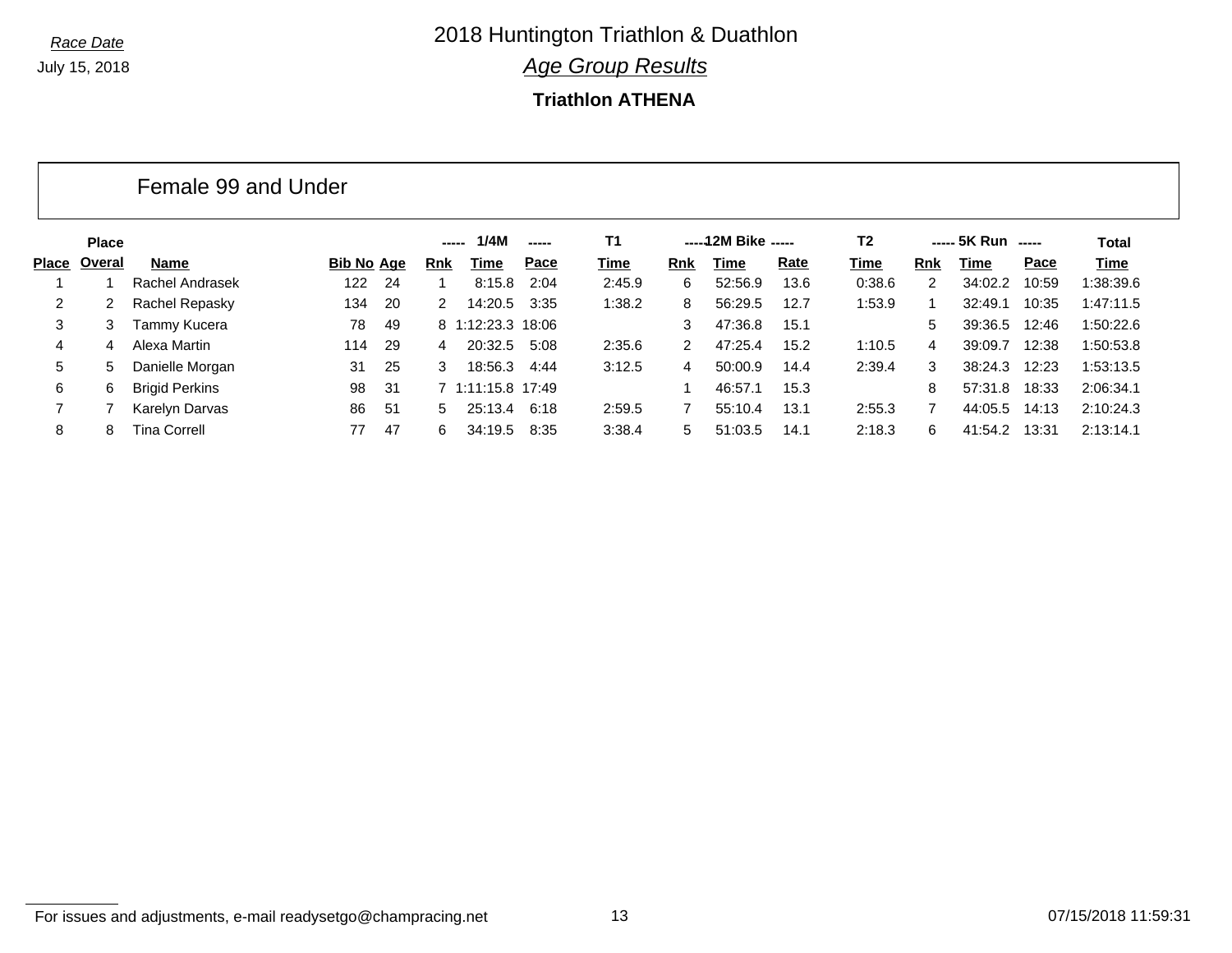*Race Date* 2018 Huntington Triathlon & Duathlon

*Age Group Results*

## **Triathlon Male Team**

|              | Male 99 and Under    |                   |       |             |                          |             |            |                     |             |                |     |                    |             |              |
|--------------|----------------------|-------------------|-------|-------------|--------------------------|-------------|------------|---------------------|-------------|----------------|-----|--------------------|-------------|--------------|
| <b>Place</b> |                      |                   | ----- | 1/4M        | $\overline{\phantom{a}}$ | Τ1          |            | -----12M Bike ----- |             | T <sub>2</sub> |     | ----- 5K Run ----- |             | <b>Total</b> |
| Place Overal | <b>Name</b>          | <b>Bib No Age</b> | Rnk   | <b>Time</b> | Pace                     | <u>Time</u> | <b>Rnk</b> | Time                | <b>Rate</b> | <b>Time</b>    | Rnk | Time               | <b>Pace</b> | <b>Time</b>  |
|              | <b>TEAM Euphoria</b> | 193               |       | 13:27.2     | 3:22                     | 0:31.0      |            | 33:38.9             | 21.4        | 0:34.5         |     | 23:31.5            | 7:35        | 1:11:43.3    |
|              | <b>TEAM Anderson</b> | 231               |       | 15:35.6     | 3:54                     | 1:30.2      |            | 38:50.8             | 18.5        | 0:34.6         |     | 21:27.9            | 6:55        | 1:17:59.2    |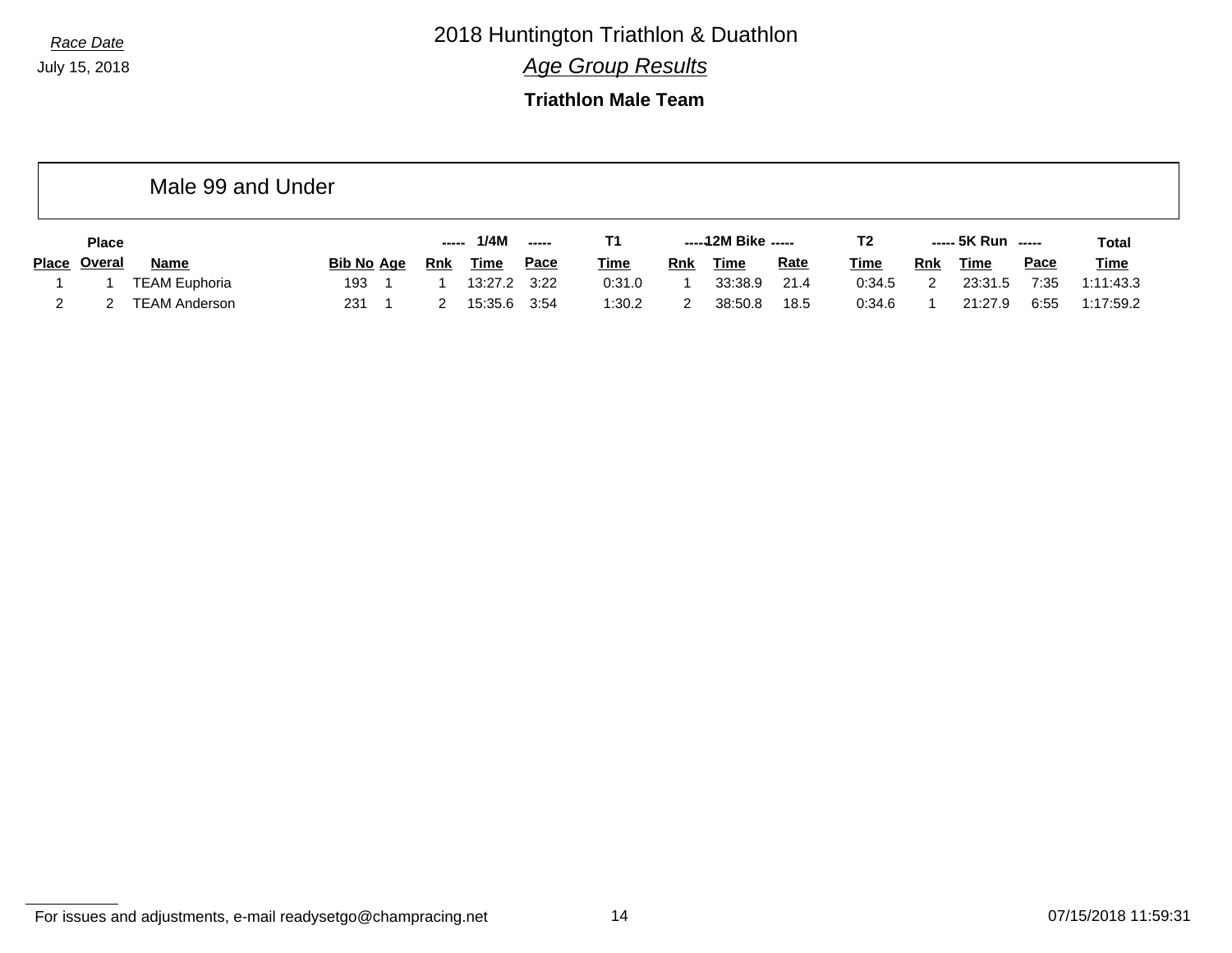## **Triathlon Mixed Team**

|              | <b>Place</b> |                         |                   |     | 1/4M        | $\frac{1}{2}$ | T1          |            | -----12M Bike ----- |             | Т2          |               | ----- 5K Run ----- |       | Total       |
|--------------|--------------|-------------------------|-------------------|-----|-------------|---------------|-------------|------------|---------------------|-------------|-------------|---------------|--------------------|-------|-------------|
| <b>Place</b> | Overal       | <b>Name</b>             | <b>Bib No Age</b> | Rnk | <u>Time</u> | Pace          | <u>Time</u> | <b>Rnk</b> | <u>Time</u>         | <b>Rate</b> | <b>Time</b> | Rnk           | Time               | Pace  | <u>Time</u> |
|              |              | <b>TEAM Lashine Ray</b> | 203               |     | 4:57.5      | 1:14          | 0:50.8      | 2          | 46:56.3             | 15.3        | 0:20.6      | $\mathcal{P}$ | 27:51<br>.8        | 8:59  | 1:20:57.1   |
|              |              | TEAM Morgan Hawk        | 95                |     | 14:59.3     | 3:45          | 0:53.4      | 3          | 50:10.5             | 14.4        | 0:53.1      |               | 27:44.0            | 8:57  | 1:34:40.5   |
| 3.           |              | Boufacth TEAM Melicka   | 247               | 4   | 20:38.5     | 5:10          | 0:57.9      |            | 43:45.5             | 16.5        | 0:50.0      | 3             | 31:58.9            | 10:19 | 1:38:11.0   |
|              | 4            | <b>TEAM Roach Viola</b> | 232               |     | 18:08.9     | 4:32          | 0:37.8      | 4          | 51:34.2             | 14.0        | 0:24.4      |               | 49:23.8            | 15:56 | 2:00:09.2   |

Male 99 and Under

For issues and adjustments, e-mail readysetgo@champracing.net 15 07/15/2018 11:59:31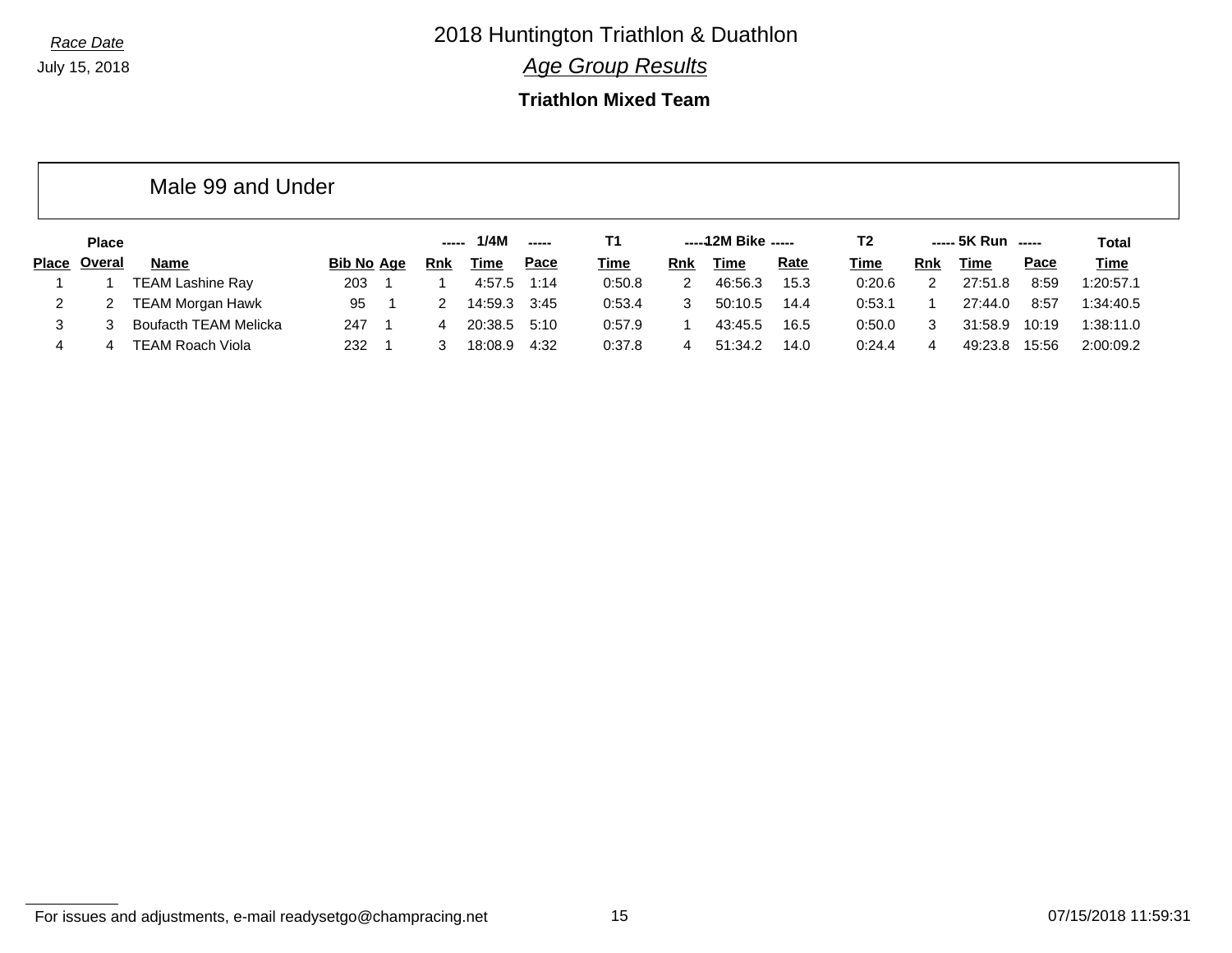# *Race Date* 2018 Huntington Triathlon & Duathlon

*Age Group Results*

**Duathlon**

|              |                             | <b>Female Overall Winners</b> |                   |            |                                       |              |                                    |            |                                         |                     |                                         |     |                                       |                     |                                   |
|--------------|-----------------------------|-------------------------------|-------------------|------------|---------------------------------------|--------------|------------------------------------|------------|-----------------------------------------|---------------------|-----------------------------------------|-----|---------------------------------------|---------------------|-----------------------------------|
| <b>Place</b> | <b>Place</b><br>Overal<br>6 | Name<br>Michelle Witten       | Bib No Age<br>249 | <u>Rnk</u> | ----- 5K Run -----<br>Time<br>22:57.0 | Pace<br>7:24 | <b>T1</b><br><b>Time</b><br>0:47.3 | <b>Rnk</b> | ----- 12M Bike -----<br>Time<br>40:49.9 | <b>Rate</b><br>17.6 | T <sub>2</sub><br><u>Time</u><br>0:50.7 | Rnk | ----- 5K Run -----<br>Time<br>25:46.1 | <b>Pace</b><br>8:19 | <b>Total</b><br>Time<br>1:31:11.2 |
|              |                             | <b>Male Overall Winners</b>   |                   |            |                                       |              |                                    |            |                                         |                     |                                         |     |                                       |                     |                                   |
|              | <b>Place</b>                |                               |                   |            | ----- 5K Run -----                    |              | <b>T1</b>                          |            | ----- 12M Bike -----                    |                     | T <sub>2</sub>                          |     | ----- 5K Run -----                    |                     | <b>Total</b>                      |
| <b>Place</b> | Overal                      | Name                          | <b>Bib No Age</b> | Rnk        | Time                                  | Pace         | <b>Time</b>                        | <b>Rnk</b> | Time                                    | <b>Rate</b>         | <b>Time</b>                             | Rnk | Time                                  | <b>Pace</b>         | Time                              |
|              |                             | Jonathan Zappala              | -29<br>152        |            | 19:33.1                               | 6:18         | 0:32.6                             |            | 31:30.2                                 | 22.9                | 0:19.7                                  |     | 23:49.4                               | 7:41                | 1:15:45.2                         |

For issues and adjustments, e-mail readysetgo@champracing.net 16 07/15/2018 11:59:31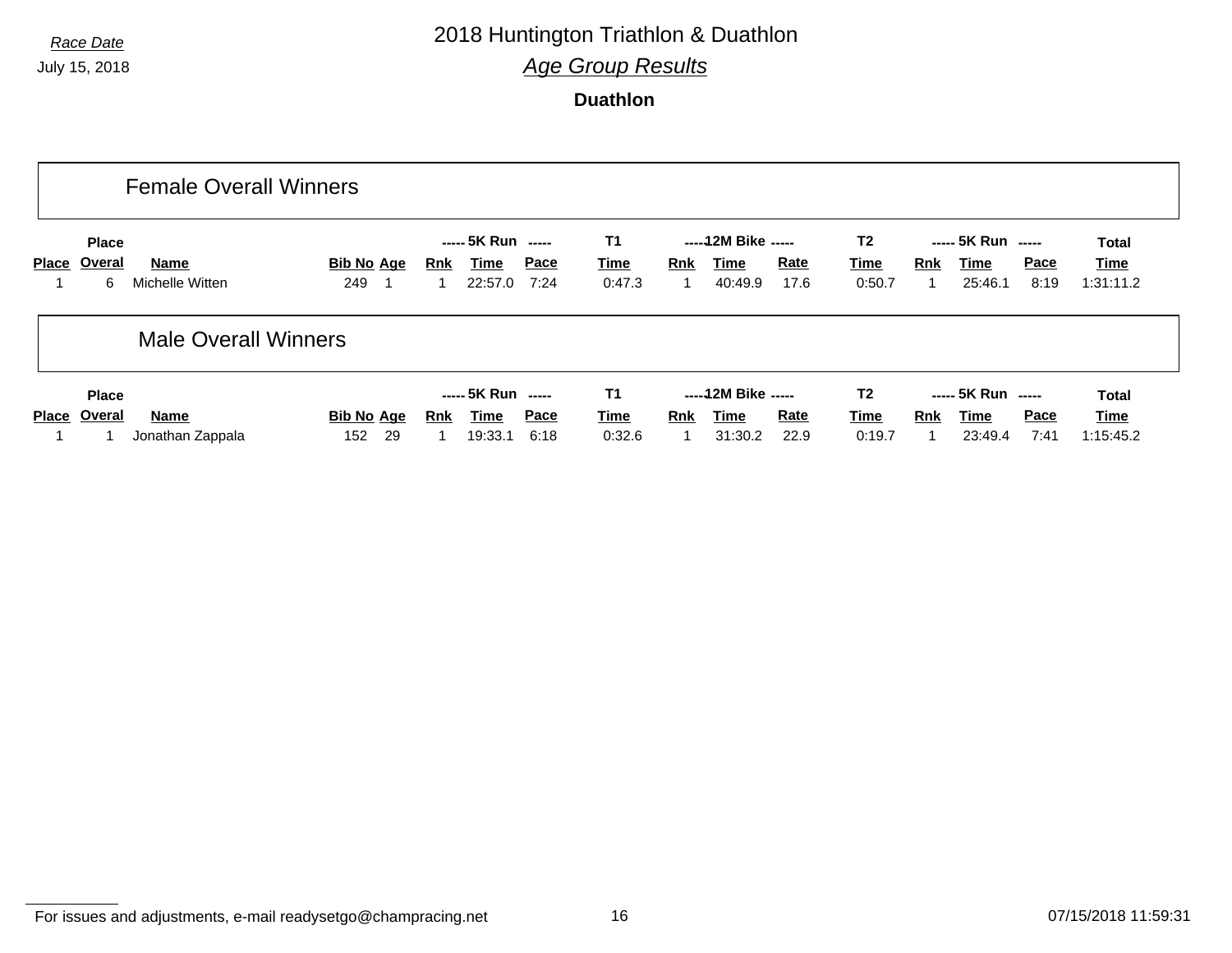# *Race Date* 2018 Huntington Triathlon & Duathlon

*Age Group Results*

**Duathlon**

|              |               | Male 15 to 19         |                   |    |              |                    |             |             |             |                      |             |                |              |                    |             |              |
|--------------|---------------|-----------------------|-------------------|----|--------------|--------------------|-------------|-------------|-------------|----------------------|-------------|----------------|--------------|--------------------|-------------|--------------|
|              | <b>Place</b>  |                       |                   |    |              | ----- 5K Run ----- |             | <b>T1</b>   |             | ----- 12M Bike ----- |             | T <sub>2</sub> |              | ----- 5K Run ----- |             | <b>Total</b> |
| <b>Place</b> | Overal        | <b>Name</b>           | <b>Bib No Age</b> |    | Rnk          | Time               | Pace        | <b>Time</b> | Rnk         | Time                 | <b>Rate</b> | Time           | <b>Rnk</b>   | <b>Time</b>        | Pace        | <b>Time</b>  |
|              | 2             | <b>Brett Saunders</b> | 70                | 18 | $\mathbf{1}$ | 19:43.2            | 6:22        | 0:27.2      | 1           | 36:27.5              | 19.8        | 0:33.0         | 1            | 19:38.6            | 6:20        | 1:16:49.6    |
| 2            | 22            | <b>Tristan Bash</b>   | 154               | 16 | 2            | 27:15.0            | 8:47        | 1:11.5      | 2           | 42:43.4              | 16.9        | 0:46.0         | 2            | 43:05.7            | 13:54       | 1:55:01.8    |
|              |               | Male 20 to 24         |                   |    |              |                    |             |             |             |                      |             |                |              |                    |             |              |
|              | <b>Place</b>  |                       |                   |    |              | ----- 5K Run ----- |             | T1          |             | ----- 12M Bike ----- |             | T <sub>2</sub> |              | ----- 5K Run ----- |             | <b>Total</b> |
| <b>Place</b> | Overal        | <b>Name</b>           | <b>Bib No Age</b> |    | <b>Rnk</b>   | <b>Time</b>        | Pace        | Time        | <b>Rnk</b>  | <b>Time</b>          | <b>Rate</b> | Time           | <b>Rnk</b>   | <b>Time</b>        | Pace        | <b>Time</b>  |
|              | $\mathbf{3}$  | <b>Tim Watkins</b>    | 151               | 24 | 1            | 21:54.4            | 7:04        | 0:49.1      | 1           | 32:28.9              | 22.2        | 0:35.0         | -1           | 22:16.4            | 7:11        | 1:18:04.0    |
|              |               | Female 25 to 29       |                   |    |              |                    |             |             |             |                      |             |                |              |                    |             |              |
|              | <b>Place</b>  |                       |                   |    |              | ----- 5K Run ----- |             | <b>T1</b>   |             | ----- 12M Bike ----- |             | T <sub>2</sub> |              | ----- 5K Run ----- |             | <b>Total</b> |
| <b>Place</b> | <b>Overal</b> | <b>Name</b>           | <b>Bib No Age</b> |    | <b>Rnk</b>   | <b>Time</b>        | Pace        | <b>Time</b> | <b>Rnk</b>  | <b>Time</b>          | <b>Rate</b> | Time           | Rnk          | <b>Time</b>        | Pace        | <b>Time</b>  |
|              | 8             | Jennifer Peverelle    | 163               | 26 | $\mathbf 1$  | 24:04.8            | 7:46        | 0:57.0      | 1           | 37:31.5              | 19.2        | 0:45.0         | 1            | 30:14.5            | 9:45        | 1:33:32.9    |
|              |               | Male 25 to 29         |                   |    |              |                    |             |             |             |                      |             |                |              |                    |             |              |
|              | <b>Place</b>  |                       |                   |    |              | ----- 5K Run ----- |             | <b>T1</b>   |             | ----- 12M Bike ----- |             | T <sub>2</sub> |              | ----- 5K Run ----- |             | <b>Total</b> |
|              |               |                       |                   |    |              |                    |             |             |             |                      | <b>Rate</b> |                |              |                    |             |              |
| <b>Place</b> | Overal        | <b>Name</b>           | <b>Bib No Age</b> |    | <b>Rnk</b>   | <b>Time</b>        | <b>Pace</b> | Time        | Rnk         | <b>Time</b>          |             | Time           | <b>Rnk</b>   | <b>Time</b>        | <b>Pace</b> | Time         |
|              | 9             | Derek Putnam          | 241               | 27 | $\mathbf 1$  | 23:51.6            | 7:42        | 1:16.5      | $\mathbf 1$ | 42:25.9              | 17.0        | 0:46.4         | $\mathbf{1}$ | 26:03.4            | 8:24        | 1:34:23.9    |

For issues and adjustments, e-mail readysetgo@champracing.net 17 07/15/2018 11:59:32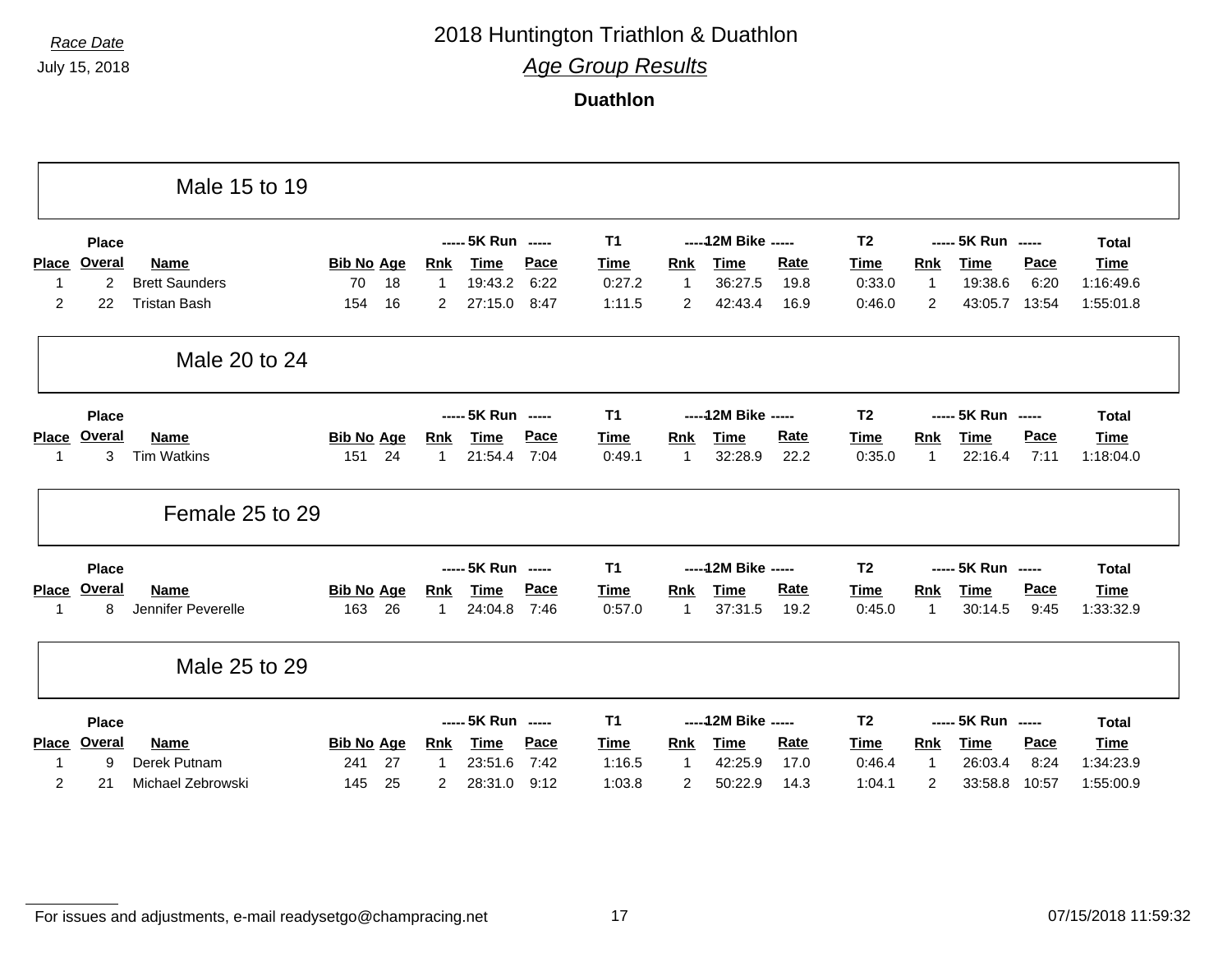# *Race Date* 2018 Huntington Triathlon & Duathlon

*Age Group Results*

**Duathlon**

|                |                | Male 30 to 34        |                   |    |            |                    |      |                |                |                      |             |                |              |                    |       |              |
|----------------|----------------|----------------------|-------------------|----|------------|--------------------|------|----------------|----------------|----------------------|-------------|----------------|--------------|--------------------|-------|--------------|
|                | <b>Place</b>   |                      |                   |    |            | ----- 5K Run ----- |      | <b>T1</b>      |                | ----- 12M Bike ----- |             | T <sub>2</sub> |              | ----- 5K Run ----- |       | <b>Total</b> |
| <b>Place</b>   | <b>Overal</b>  | <b>Name</b>          | <b>Bib No Age</b> |    | <b>Rnk</b> | <b>Time</b>        | Pace | <b>Time</b>    | <b>Rnk</b>     | <b>Time</b>          | <b>Rate</b> | <b>Time</b>    | Rnk          | <b>Time</b>        | Pace  | <b>Time</b>  |
| $\mathbf 1$    | 24             | <b>Trevor Mullen</b> | 150               | 30 | 1          | 27:25.0            | 8:51 | 0:50.3         | -1             | 54:03.0              | 13.3        | 0:47.4         | $\mathbf{1}$ | 38:28.8            | 12:25 | 2:01:34.6    |
|                |                | Male 35 to 39        |                   |    |            |                    |      |                |                |                      |             |                |              |                    |       |              |
|                | <b>Place</b>   |                      |                   |    |            | ----- 5K Run ----- |      | <b>T1</b>      |                | ----- 12M Bike ----- |             | T <sub>2</sub> |              | ----- 5K Run ----- |       | <b>Total</b> |
| Place          | <b>Overal</b>  | <b>Name</b>          | <b>Bib No Age</b> |    | Rnk        | <b>Time</b>        | Pace | <b>Time</b>    | <b>Rnk</b>     | <b>Time</b>          | Rate        | Time           | Rnk          | <b>Time</b>        | Pace  | <b>Time</b>  |
| 1              | 12             | Corey Uhlar          | 144               | 37 | 1          | 26:27.6            | 8:32 | 1:01.6         | $\overline{1}$ | 43:54.2              | 16.4        | 0:38.1         | $\mathbf{1}$ | 26:28.4            | 8:32  | 1:38:30.2    |
|                |                | Male 40 to 44        |                   |    |            |                    |      |                |                |                      |             |                |              |                    |       |              |
|                | <b>Place</b>   |                      |                   |    |            | ----- 5K Run ----- |      | <b>T1</b>      |                | ----- 12M Bike ----- |             | T <sub>2</sub> |              | ----- 5K Run ----- |       | <b>Total</b> |
| <b>Place</b>   | <b>Overal</b>  | <b>Name</b>          | <b>Bib No Age</b> |    | <b>Rnk</b> | <b>Time</b>        | Pace | <b>Time</b>    | <b>Rnk</b>     | <b>Time</b>          | <b>Rate</b> | Time           | Rnk          | <b>Time</b>        | Pace  | <b>Time</b>  |
| 1              | $\overline{7}$ | <b>Nick Yurkiw</b>   | 167               | 42 | 1          | 24:06.0            | 7:46 | 1:49.0         | $\overline{1}$ | 38:52.4              | 18.5        | 1:35.1         | $\mathbf{1}$ | 26:21.0            | 8:30  | 1:32:43.7    |
| $\overline{2}$ | 16             | Sam Lucarelli        | 159               | 44 | 2          | 26:59.5            | 8:42 | 1:52.4         | 2              | 43:15.3              | 16.6        | 1:25.8         | 3            | 30:13.6            | 9:45  | 1:43:46.8    |
| 3              | 18             | Joe Rea              | 160               | 44 | 3          | 27:00.1            | 8:43 | 1:49.9         | 3              | 49:13.4              | 14.6        |                | 2            | 28:14.3            | 9:06  | 1:46:17.8    |
|                |                | Female 45 to 49      |                   |    |            |                    |      |                |                |                      |             |                |              |                    |       |              |
|                |                |                      |                   |    |            |                    |      |                |                |                      |             |                |              |                    |       |              |
|                | <b>Place</b>   |                      |                   |    |            | ----- 5K Run ----- |      | T <sub>1</sub> |                | ----- 12M Bike ----- |             | T <sub>2</sub> |              | ----- 5K Run ----- |       | <b>Total</b> |
| <b>Place</b>   | Overal         | <b>Name</b>          | <b>Bib No Age</b> |    | <u>Rnk</u> | <b>Time</b>        | Pace | <b>Time</b>    | <b>Rnk</b>     | <b>Time</b>          | <b>Rate</b> | <b>Time</b>    | Rnk          | <b>Time</b>        | Pace  | <b>Time</b>  |

For issues and adjustments, e-mail readysetgo@champracing.net 18 07/15/2018 11:59:32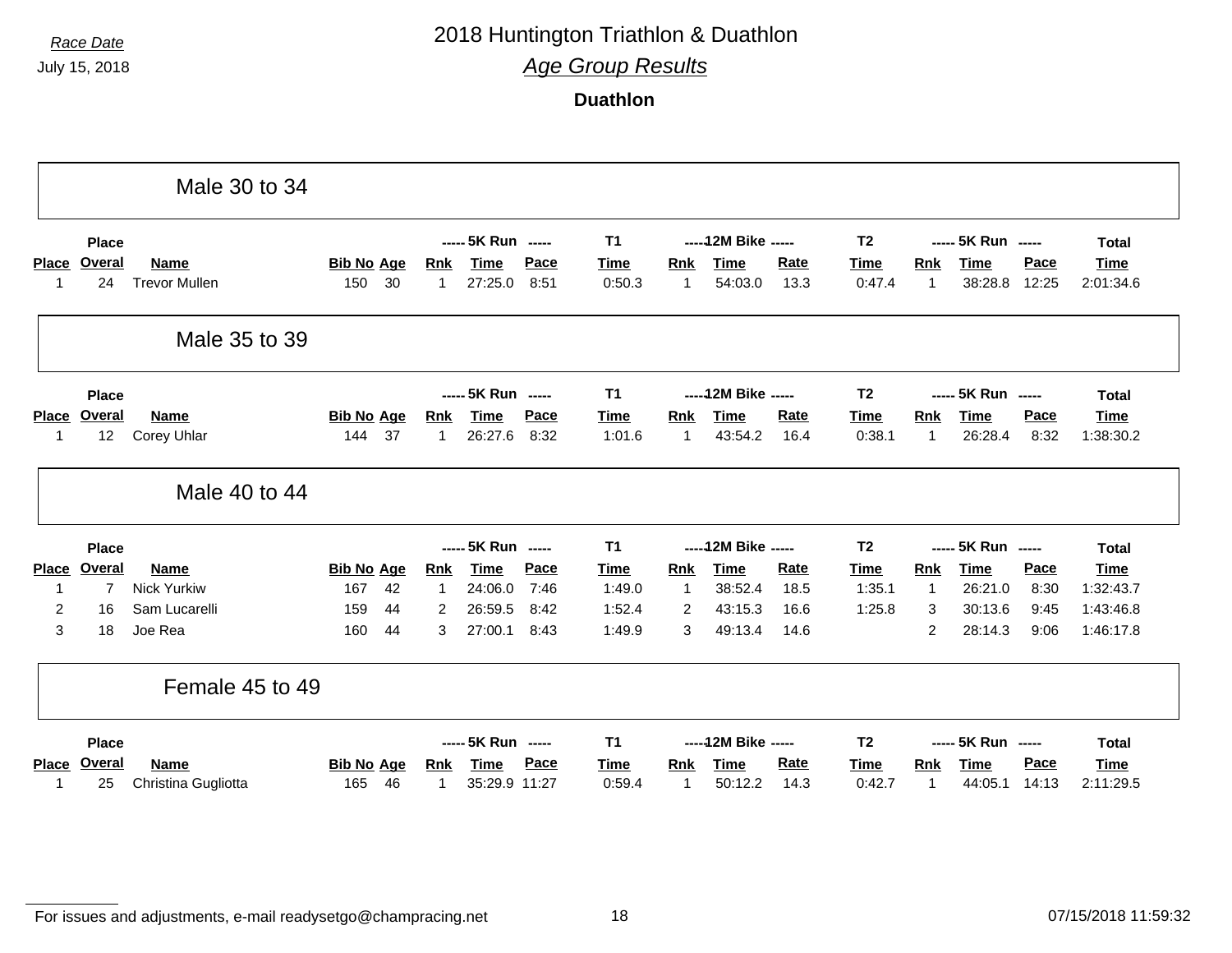F

## *Race Date* 2018 Huntington Triathlon & Duathlon *Age Group Results*

#### **Duathlon**

|                |               | Male 45 to 49         |                   |    |                |                    |      |                |                |                      |      |                |                |                    |                          |              |
|----------------|---------------|-----------------------|-------------------|----|----------------|--------------------|------|----------------|----------------|----------------------|------|----------------|----------------|--------------------|--------------------------|--------------|
|                | <b>Place</b>  |                       |                   |    |                | ----- 5K Run ----- |      | T <sub>1</sub> |                | ----- 12M Bike ----- |      | T <sub>2</sub> |                | ----- 5K Run       | $\overline{\phantom{a}}$ | <b>Total</b> |
| <b>Place</b>   | Overal        | <b>Name</b>           | <b>Bib No Age</b> |    | <b>Rnk</b>     | <b>Time</b>        | Pace | Time           | Rnk            | <b>Time</b>          | Rate | <b>Time</b>    | Rnk            | <b>Time</b>        | Pace                     | <b>Time</b>  |
|                | 5             | Larren Wikel          | 206               | 47 |                | 22:17.0            | 7:11 | 1:05.7         | $\mathbf 1$    | 37:53.2              | 19.0 | 1:04.7         | $\mathbf 1$    | 23:46.1            | 7:40                     | 1:26:06.9    |
| 2              | 13            | Lorenzo Pompeo        | 148               | 47 | 2              | 25:54.2            | 8:21 | 1:33.5         | 3              | 41:03.8              | 17.5 | 1:07.8         | 3              | 30:58.6            | 9:59                     | 1:40:38.1    |
| 3              | 14            | Christan Pawar        | 158               | 46 | 3              | 28:14.6            | 9:06 | 1:21.7         | 2              | 39:57.0              | 18.0 | 1:12.6         | 2              | 30:06.0            | 9:43                     | 1:40:52.1    |
| 4              | 19            | Paul Freeman          | 149               | 49 |                | 4 1:15:02.2 24:12  |      |                | 4              | 44:59.5              | 16.0 |                | 4              | 33:15.4            | 10:44                    | 1:46:58.0    |
|                |               | Male 50 to 54         |                   |    |                |                    |      |                |                |                      |      |                |                |                    |                          |              |
|                | <b>Place</b>  |                       |                   |    |                | ----- 5K Run ----- |      | <b>T1</b>      |                | ----- 12M Bike ----- |      | T <sub>2</sub> |                | ----- 5K Run ----- |                          | <b>Total</b> |
| <b>Place</b>   | <b>Overal</b> | <b>Name</b>           | <b>Bib No Age</b> |    | <b>Rnk</b>     | <b>Time</b>        | Pace | <b>Time</b>    | <b>Rnk</b>     | <b>Time</b>          | Rate | <b>Time</b>    | Rnk            | <b>Time</b>        | Pace                     | <b>Time</b>  |
|                | 10            | JOhn Zimmerman        | 219               | 53 |                | 24:55.0            | 8:02 | 2:14.2         | $\overline{2}$ | 40:23.6              | 17.8 | 2:17.2         | $\mathbf 1$    | 28:09.4            | 9:05                     | 1:37:59.6    |
| 2              | 15            | <b>Richard King</b>   | 156               | 50 | 4              | 30:28.3            | 9:50 | 0:48.7         | $\mathbf 1$    | 39:25.1              | 18.3 | 0:42.5         | 3              | 31:16.9            | 10:05                    | 1:42:41.7    |
| 3              | 17            | Jeffrey jv"" Vennetti | 164               | 53 | 3              | 28:24.2            | 9:10 | 0:41.1         | 3              | 43:58.2              | 16.4 | 0:43.9         | $\overline{2}$ | 30:53.2            | 9:58                     | 1:44:40.8    |
| 4              | 23            | James Nahra           | 146               | 50 | 2              | 28:21.4            | 9:09 | 1:19.3         | 4              | 50:12.5              | 14.3 | 0:45.4         | 4              | 34:56.5            | 11:16                    | 1:55:35.2    |
|                |               | Female 55 to 59       |                   |    |                |                    |      |                |                |                      |      |                |                |                    |                          |              |
|                | <b>Place</b>  |                       |                   |    |                | ----- 5K Run ----- |      | T <sub>1</sub> |                | ----- 12M Bike ----- |      | T <sub>2</sub> |                | ----- 5K Run ----- |                          | <b>Total</b> |
| <b>Place</b>   | <b>Overal</b> | <b>Name</b>           | <b>Bib No Age</b> |    | <b>Rnk</b>     | <b>Time</b>        | Pace | Time           | <b>Rnk</b>     | <b>Time</b>          | Rate | <b>Time</b>    | <b>Rnk</b>     | <b>Time</b>        | Pace                     | Time         |
|                | 20            | Dawn Wiebrecht        | 218               | 56 |                | 28:15.8            | 9:07 | 1:58.5         | $\mathbf 1$    | 49:49.3              | 14.5 | 1:11.5         | $\mathbf 1$    | 29:54.0            | 9:39                     | 1:51:09.3    |
| $\overline{2}$ | 26            | Karen Conroy          | 147               | 57 | $\overline{2}$ | 36:17.5 11:42      |      | 59:05.1        |                |                      |      | 0:37.7         | $\overline{2}$ | 48:49.5            | 15:45                    | 2:24:50.0    |
|                |               |                       |                   |    |                |                    |      |                |                |                      |      |                |                |                    |                          |              |

٦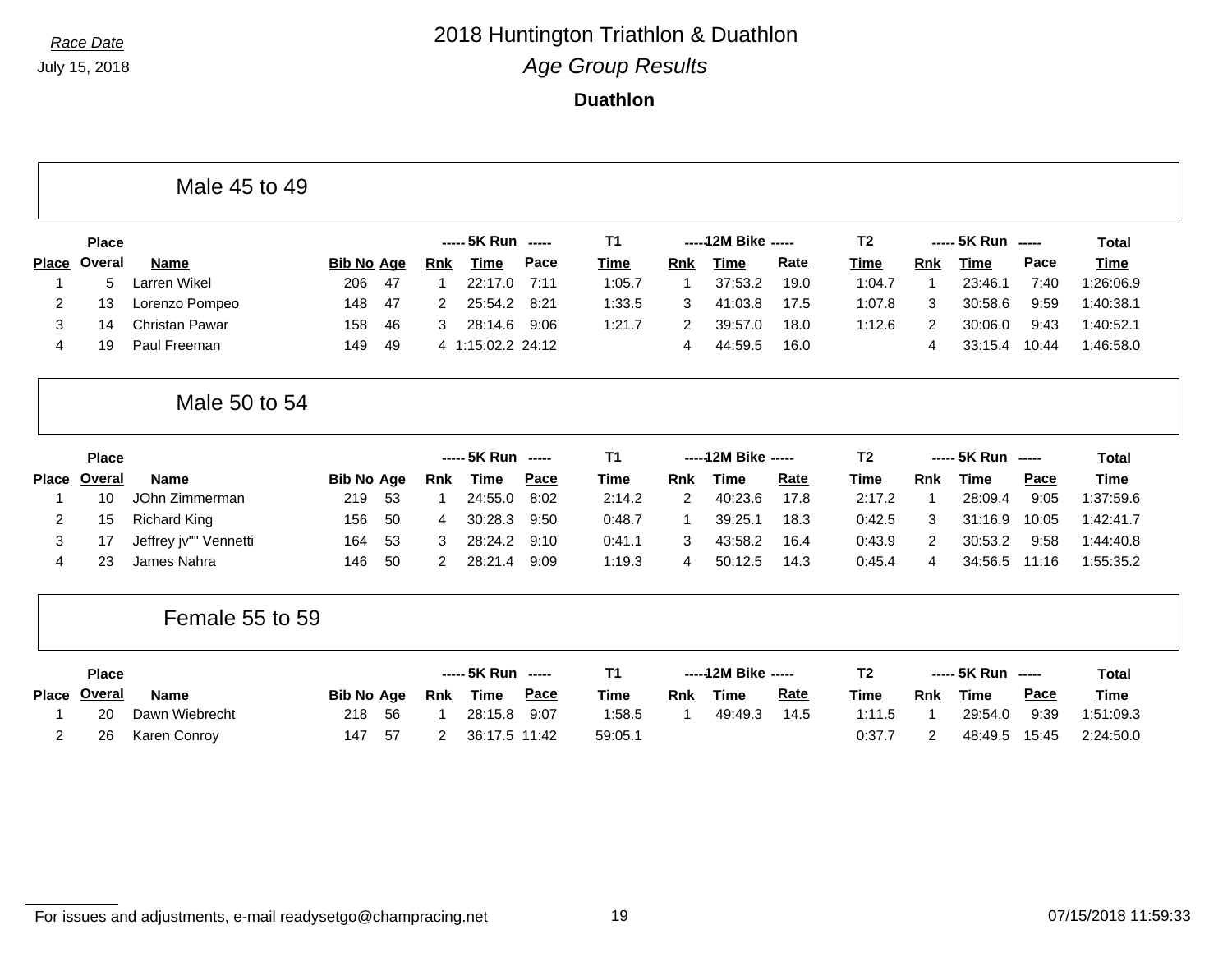# *Race Date* 2018 Huntington Triathlon & Duathlon

*Age Group Results*

**Duathlon**

|              |                              | Male 55 to 59         |                                |                                                     |                     |                                    |                                                       |                     |                                         |     |                                       |                     |                                          |
|--------------|------------------------------|-----------------------|--------------------------------|-----------------------------------------------------|---------------------|------------------------------------|-------------------------------------------------------|---------------------|-----------------------------------------|-----|---------------------------------------|---------------------|------------------------------------------|
| <b>Place</b> | <b>Place</b><br>Overal<br>4  | Name<br>Mike Zizan    | <b>Bib No Age</b><br>58<br>211 | ----- 5K Run -----<br>Time<br>Rnk<br>23:46.0        | Pace<br>7:40        | <b>T1</b><br><b>Time</b><br>0:59.5 | ----- 12M Bike -----<br>Rnk<br>Time<br>33:54.5<br>1   | <u>Rate</u><br>21.2 | T <sub>2</sub><br><u>Time</u><br>0:57.7 | Rnk | ----- 5K Run -----<br>Time<br>24:34.3 | <b>Pace</b><br>7:55 | <b>Total</b><br>Time<br>1:24:12.3        |
|              |                              | Male 60 to 64         |                                |                                                     |                     |                                    |                                                       |                     |                                         |     |                                       |                     |                                          |
| <b>Place</b> | <b>Place</b><br>Overal<br>11 | Name<br>David Steiger | <b>Bib No Age</b><br>63<br>157 | ----- 5K Run -----<br><u>Time</u><br>Rnk<br>28:14.3 | <u>Pace</u><br>9:06 | <b>T1</b><br><b>Time</b><br>1:28.3 | ----- 12M Bike -----<br><b>Rnk</b><br>Time<br>36:49.7 | <u>Rate</u><br>19.6 | T <sub>2</sub><br><u>Time</u><br>0:58.8 | Rnk | ----- 5K Run -----<br>Time<br>30:34.6 | <b>Pace</b><br>9:52 | <b>Total</b><br><u>Time</u><br>1:38:05.8 |

For issues and adjustments, e-mail readysetgo@champracing.net 20 07/15/2018 11:59:33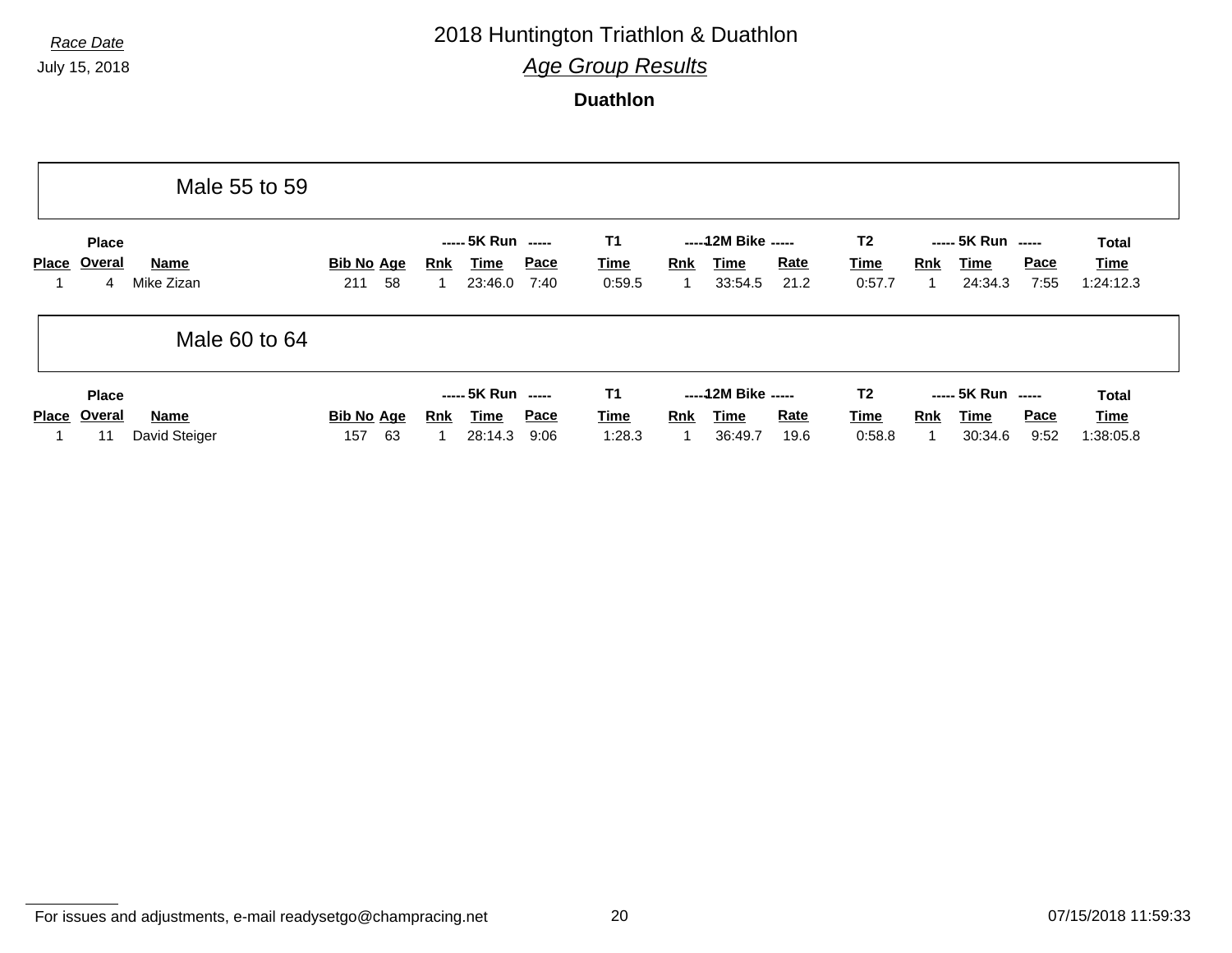*Race Date* 2018 Huntington Triathlon & Duathlon *Age Group Results*

**Duathlon CLY**

|              | Male 99 and Under   |            |     |               |             |             |     |                     |             |                |     |                    |             |             |
|--------------|---------------------|------------|-----|---------------|-------------|-------------|-----|---------------------|-------------|----------------|-----|--------------------|-------------|-------------|
| <b>Place</b> |                     |            |     |               |             | Τ1          |     | -----12M Bike ----- |             | T <sub>2</sub> |     | ----- 5K Run ----- |             | Total       |
| Place Overal | <b>Name</b>         | Bib No Age | Rnk | <b>Time</b>   | <u>Pace</u> | <b>Time</b> | Rnk | <u>Time</u>         | <b>Rate</b> | <b>Time</b>    | Rnk | <b>Time</b>        | <b>Pace</b> | <b>Time</b> |
|              | Jim McPhillips      | 168<br>-48 |     | 26:02.7       | 8:24        | 1:42.8      | 2   | 46:45.1             | 15.4        | 1:16.9         |     | 27:12.8            | 8:46        | 1:43:00.5   |
|              | <b>Matthew Beal</b> | 169<br>-43 |     | 31:04.9 10:01 |             | 1:57.3      |     | 37:38.0             | 19.1        | 1:31.8         |     | 37:29.3            | 12:05       | 1:49:41.5   |

For issues and adjustments, e-mail readysetgo@champracing.net 21 07/15/2018 11:59:34